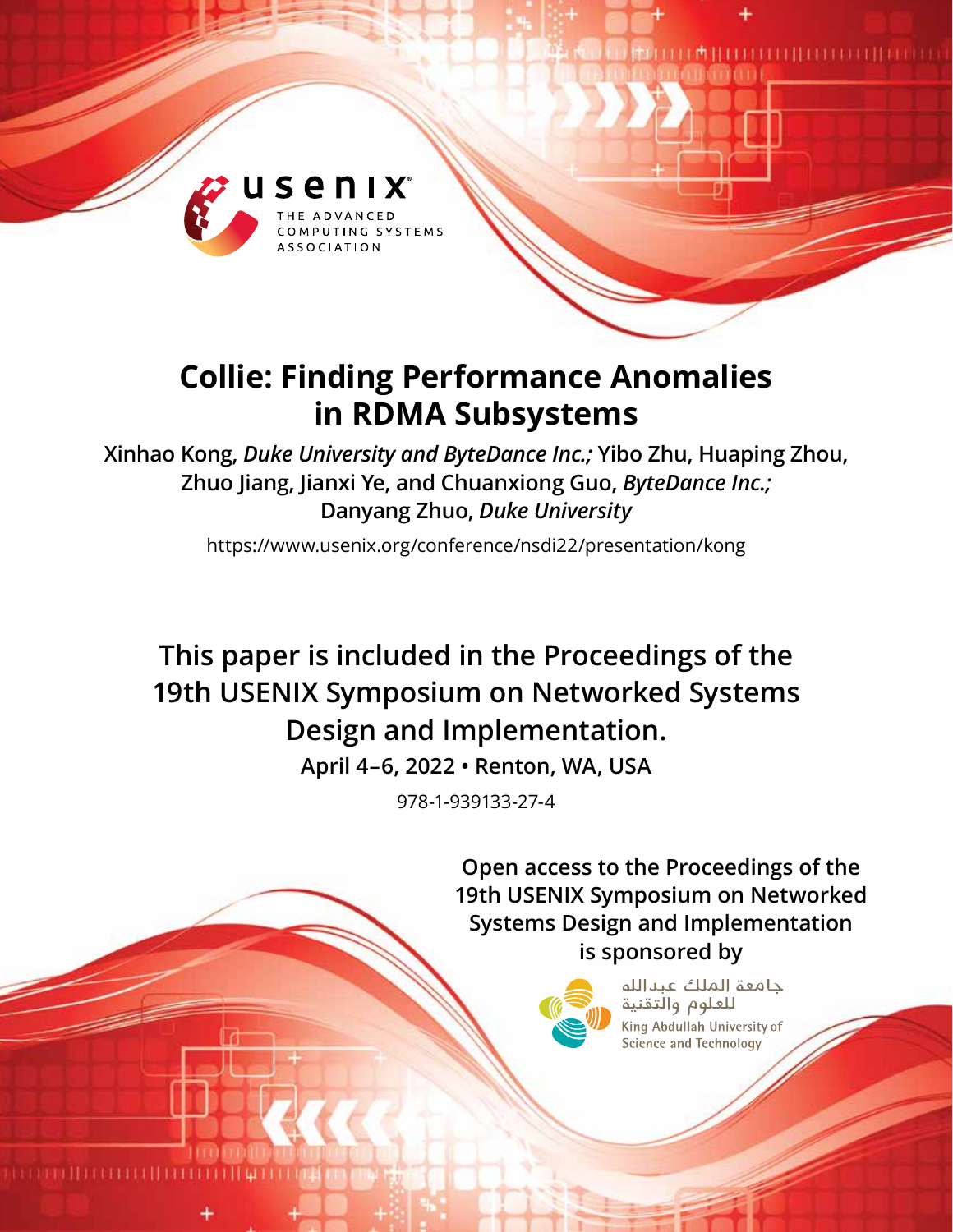# Collie: Finding Performance Anomalies in RDMA Subsystems

Xinhao Kong<sup>1,2</sup> Yibo Zhu<sup>2</sup> Huaping Zhou<sup>2</sup> Zhuo Jiang<sup>2</sup> Jianxi Ye<sup>2</sup> Chuanxiong Guo<sup>2</sup> Danyang Zhuo<sup>1</sup>

*<sup>1</sup>Duke University <sup>2</sup>ByteDance Inc.*

## Abstract

High-speed RDMA networks are getting rapidly adopted in the industry for their low latency and reduced CPU overheads. To verify that RDMA can be used in production, system administrators need to understand the set of application workloads that can potentially trigger abnormal performance behaviors (e.g., unexpected low throughput, PFC pause frame storm). We design and implement Collie, a tool for users to systematically uncover performance anomalies in RDMA subsystems without the need to access hardware internal designs. Instead of individually testing each hardware device (e.g., NIC, memory, PCIe), Collie is holistic, constructing a comprehensive search space for application workloads. Collie then uses simulated annealing to drive RDMA-related performance and diagnostic counters to extreme value regions to find workloads that can trigger performance anomalies. We evaluate Collie on combinations of various RDMA NIC, CPU, and other hardware components. Collie found 15 new performance anomalies. All of them are acknowledged by the hardware vendors. 7 of them are already fixed after we reported them. We also present our experience in using Collie to avoid performance anomalies for an RDMA RPC library and an RDMA distributed machine learning framework.

## 1 Introduction

Data center applications relentlessly demand low packet latency and high CPU efficiency. That makes Remote Direct Memory Access (RDMA) an appealing solution for cloud providers and other data center operators. Today, many top companies have already adopted RDMA in their data centers [\[11,](#page-14-0) [20,](#page-14-1) [46\]](#page-15-0). RDMA has been integrated into many application domains, such as graph processing [\[2,](#page-14-2) [41\]](#page-15-1), data stores [\[4,](#page-14-3) [16\]](#page-14-4), and deep learning [\[14,](#page-14-5) [44\]](#page-15-2).

To deploy RDMA in production, i.e., using RoCEv2 for Ethernet-based data center network, we need to make sure that the RDMA network performance can meet our expectations, free of performance anomalies like low throughput and pause frame storm [\[11,](#page-14-0) [13,](#page-14-6) [32,](#page-15-3) [46\]](#page-15-0). This is important because applications require high-performance RDMA networks to deliver their service-level objectives (SLO). Furthermore, some abnormal behaviors, like pause frame storms, can cause catastrophic consequences including deadlocking the entire data center network [\[8,](#page-14-7) [11,](#page-14-0) [13,](#page-14-6) [37\]](#page-15-4).

We have encountered the following anomalies in our Ro-CEv2 production environment:

- A particular application workload's performance of the same RDMA NIC (RNIC) varies substantially on servers with only a slight difference in their PCIe specifications.
- A specific application workload only triggers pause frame storms with certain NUMA settings on a particular RNIC combined with particular server hardware.
- A particular application workload triggers pause frame storms with only a single connection on a particular RNIC from a particular vendor.

Although we collaborate with the most reliable vendors and they have conducted extensive tests on individual devices, the entire RDMA subsystem still has anomalies. The RDMA subsystem consists of RNICs and other server hardware that interacts with the RNICs. Our observation is that most of the anomalies are highly related to the interactions between RNICs and rest of the server hardware. Additional integration tests are thus critical, and we usually conduct these tests on our own because of two reasons. First, vendors cannot access our highly customized hardware, system configurations, and applications. Second, anomalies are too critical for the reliability and performance of the entire data center network, and we cannot completely rely on third parties for testing.

Currently, there are two approaches to conduct tests over the entire subsystem. The first approach is to run simple test benchmarks (e.g., Perftest [\[34\]](#page-15-5)) to conduct basic throughput and latency tests. The second approach is to run a set of representative RDMA applications. Unfortunately, these two approaches are not able to comprehensively uncover RDMA subsystem anomalies. The fundamental problem is that these approaches only test simple or existing workloads. They therefore fail to capture anomalies comprehensively because real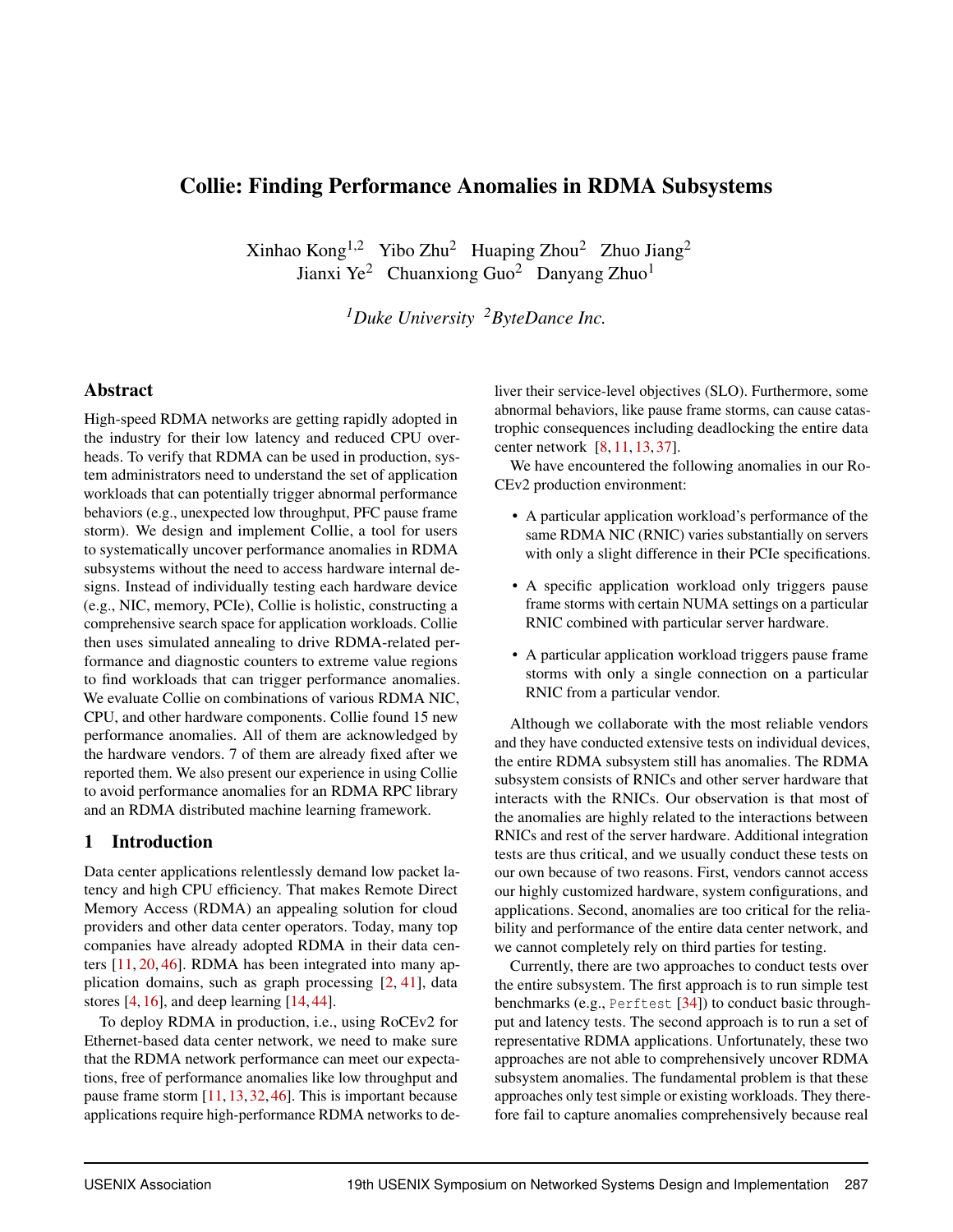application workloads change over time. In addition, even if an anomaly is found with an application workload, application developers do not know how to modify the workload to avoid the anomaly.

Our goal for this paper is to explore the possibility of systematic search for application workloads that can trigger performance anomalies in RDMA subsystems. Finding these anomalies for the vendors can help them improve their hardware and thus improve the reliability and the performance of the entire data center network. Besides, the systematic approach can help developers understand the conditions to trigger such anomalies and how to avoid them by changing application workloads.

To realize this goal, the first question is *how to formally define an anomaly?* Having such a definition is difficult because application performance highly depends on the workload and the hardware. In this paper, we focus on two types of performance anomalies that can be precisely defined: no PFC pause frames if the network is not congested and throughput should be bottlenecked either by bits/second or packets/second as in RNIC specification.

Given this definition, we still need to address three challenges. The first challenge is how to build a comprehensive workload search space. An ideal approach for testing with the entire RDMA subsystem is to exactly modeling each component and then construct the search space. However, this is extremely hard for us, given the black-box nature of RNIC and other hardware components. The second challenge is even after we successfully construct a comprehensive enough search space, how can we search efficiently? The search space is inherently very large because RDMA subsystems are complicated. For example, traffics within an RDMA subsystem can be from/to different memory devices (e.g., main memory and GPU memory) and the transportation setting for a given workload is various (e.g., number and type of connections). Conducting tests blindly in such a large space is inefficient. The third challenge is how to find the complicated triggering conditions of such anomalies? This is important both during the search and after the search. During the search, we need the triggering condition to avoid testing similar application workloads for the same anomaly to speed up the search. After the search, we need to use these conditions to help developers avoid anomalies.

To this end, we design and implement Collie, the first tool to systematically uncover RDMA subsystem performance anomalies, with the following three ideas.

Our first idea is to construct the search space from a developer's perspective. Though the underlying hardware is various and opaque to us, the narrow-waist RDMA programming abstractions (i.e., *verbs*) are clearly defined and stable. All application workloads can be interpreted as a combination of *verbs* operations. We carefully analyze the standard *verbs* library and the design decisions developers are allowed to make (the request pattern, how RDMA buffers are allocated, etc.). Moreover, to cover the entire RDMA subsystem, we analyze all the potential data flows within a given server configuration. In this way, Collie constructs a comprehensive search space for application workloads in the domain of RDMA subsystem, including the host of the network traffic (e.g., GPU connected to a different PCIe bridge from the RNIC, DRAM from a different CPU socket), message sizes, number of connections, and memory region configurations.

Our second idea is that we can use two sets of counters to guide the search. The first set is the performance counters (e.g., bits per second), which are provided by all commodity RNICs and other hardware components. In addition, modern commodity RNICs and other hardware components provide diagnostic counters (e.g., PCIe backpressure). Diagnostic counters are mapped to particular unexpected events that happen to the hardware components. These counters are currently only used for debugging and monitoring purposes. Collie uses search algorithms based on simulated annealing to maximize/minimize counter values to uncover anomalies.

Our third idea is to find the minimal area in the search space that covers the found anomalies. We call this area (i.e., the conditions to trigger the anomaly) the minimal feature set (MFS). Collie includes a MFS algorithm to test each feature that an anomaly has (e.g., number of connections) and generate the necessary conditions set. With the MFS algorithm, Collie can further improve search efficiency by avoiding redundant tests of the same area. Also, finding the triggering conditions of an anomaly allows developers to avoid the anomaly by breaking one of the provided conditions.

We evaluate Collie on 8 different RDMA subsystems, including 6 types of RNICs from NVIDIA Mellanox and Broadcom, with speeds between 25 Gbps and 200 Gbps. Before we build Collie, we already know 3 existing performance anomalies by testing with existing RDMA applications. Collie successfully reproduces all of them and has found 15 new anomalies. We report these anomalies to the vendors, and all of them are acknowledged. 7 of them are already fixed by firmware upgrade or detailed configuration following our vendors' instructions. We also describe our experience in using Collie to guide an RDMA RPC library and an RDMA distributed machine learning framework to avoid these anomalies. These experiences show Collie can help data center operators to uncover anomalies and assist RDMA application developers to implement better applications.

This work makes the following contributions:

- We design a developer-oriented approach to systematically construct a search space of application workloads to find performance anomalies in RDMA subsystems.
- We propose the first work to leverage hardware counters to guide the search for performance anomalies. These counters do not have proprietary hardware knowledge. This makes Collie general and useful for all types of RDMA subsystems.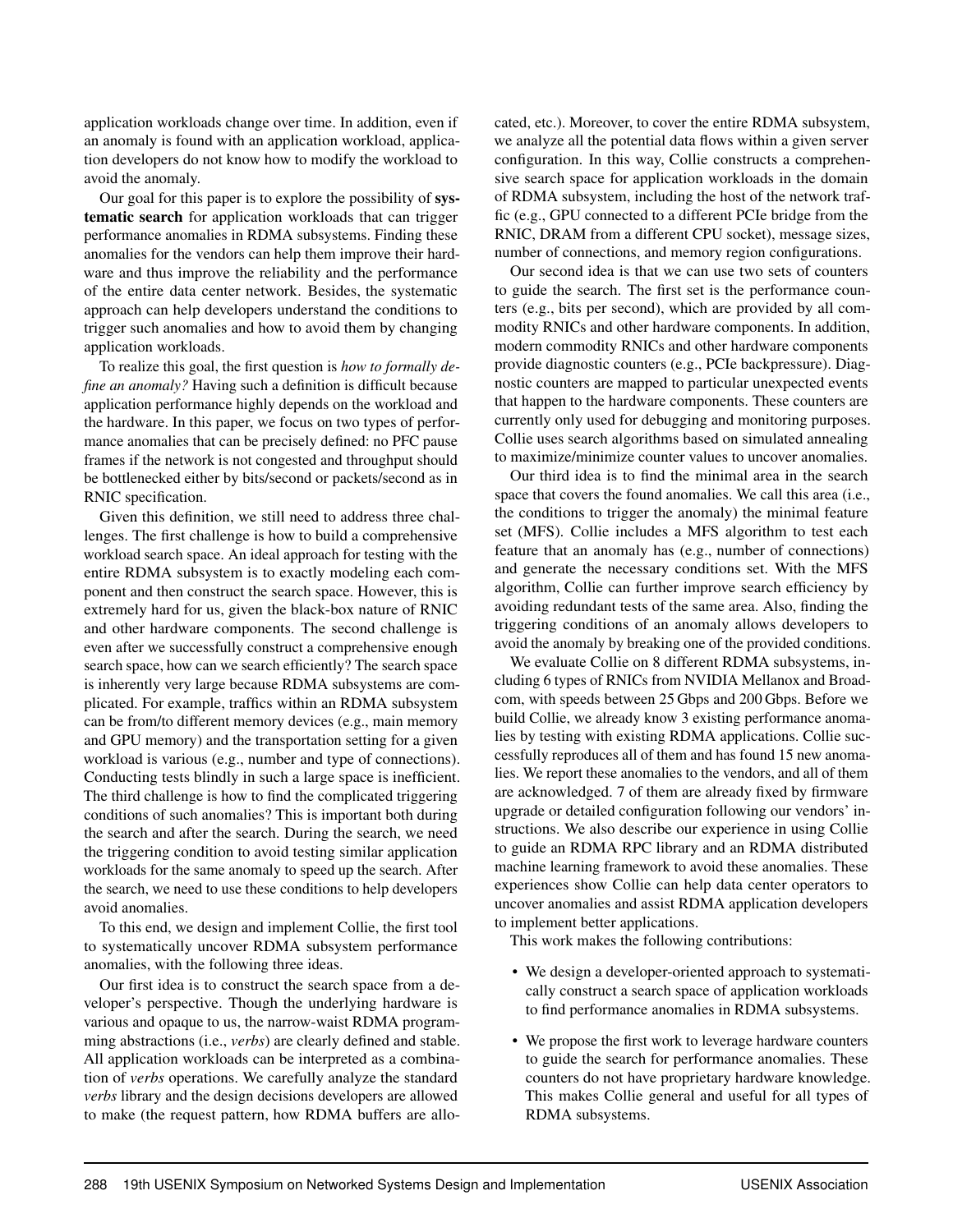<span id="page-3-0"></span>

Figure 1: An example of an RDMA subsystem (RNIC internal design and its deployment environment in a server). Red circles mean potential performance bottlenecks that can trigger performance anomalies.

- We develop a simulated annealing based search algorithm and MFS algorithm. These algorithms speed up search and help developers avoid anomalies.
- We implement Collie, the first tool to help data center operators to uncover and avoid RDMA subsystem performance anomalies. Collie has found 18 anomalies (3 known ones and 15 new ones). We present these anomalies, their mitigation strategies, and their implications.

## <span id="page-3-1"></span>2 Background

#### 2.1 RDMA Subsystem Performance Anomalies

RDMA is increasingly deployed in data centers for applications to achieve high throughput and high CPU efficiency. An application process can directly communicate through an RNIC with a remote process without involving either side's CPUs. RDMA requires a lossless network to achieve high performance. The default technology to deploy RDMA for Ethernet-based data centers is RoCEv2 [\[11,](#page-14-0) [46\]](#page-15-0). It relies on Priority-based Flow Control (PFC) [\[35\]](#page-15-6) mechanism to guarantee a lossless network: once an ingress queue length exceeds a threshold, the switch/NIC sends out a PFC pause frame to the upstream egress queue, asking the egress queue to pause for a duration to avoid ingress queue overflow.

RDMA subsystem performance does not always meet user expectations and can have severe performance anomaly. According to our production experience, specific application workloads can trigger hardware bottlenecks of a particular type of RDMA subsystem and cause the entire subsystem performance to drop drastically. Applications of the same subsystem will be affected (e.g., throughput drop) and miss the service level agreement. Worse still, an anomalous RDMA subsystem can send out a large amount of PFC pause frames, which pauses the priority queue of the corresponding switch

port and may threaten the entire data center network, such as causing head-of-line blocking and PFC deadlocks [\[11,](#page-14-0)[13,](#page-14-6)[28\]](#page-15-7)

Though the vendors of RNICs and other hardware components (e.g., GPU, motherboard) have conducted extensive tests on their products, we still find many anomalies in our RoCEv2 production environment. The fundamental reason is that RDMA performance is highly related to the entire RDMA subsystem, consisting of both RNIC internals and other hardware components. [Figure 1](#page-3-0) shows the complexity of an RDMA subsystem. This figure is based on public resources [\[24,](#page-14-8) [32,](#page-15-3) [42\]](#page-15-8) and does not expose proprietary information. Our conversation with Mellanox indicates that a real RNIC is much more complex than our figure shows. To the best of our understanding, an RNIC has at least 6 components: (1) a *TX engine* that receives doorbells (a signal mechanism for the server to notify RNIC to send a request), fetches and processes requests, and initiates transmission; (2) an *MMU* that translates the virtual address to physical address for RDMA memory regions; (3) an SRAM-based *NIC cache* that caches per-connection metadata and memory translation table; (4) a *RX engine* that processes incoming data and generates completion to notify server; (5)(6) *buffers* that hold packets to transmit and received packets. An RNIC is connected to a server via PCIe. The server has two CPU sockets and each CPU socket has four CPU chiplets (Only AMD CPUs and new-generation Intel CPUs have cross-chiplet communication, otherwise all the cores inside a CPU socket share the last-level cache.) RNICs and GPUs are all connected to PCIe switches.

There are many potential performance bottlenecks inside the RNIC and between the RNIC and other hardware components within the RDMA subsystem. We use red circles to show such potential bottlenecks (in [Figure 1\)](#page-3-0). When these bottlenecks are triggered, the network performance may drop and the RNIC can even send out pause frames to reduce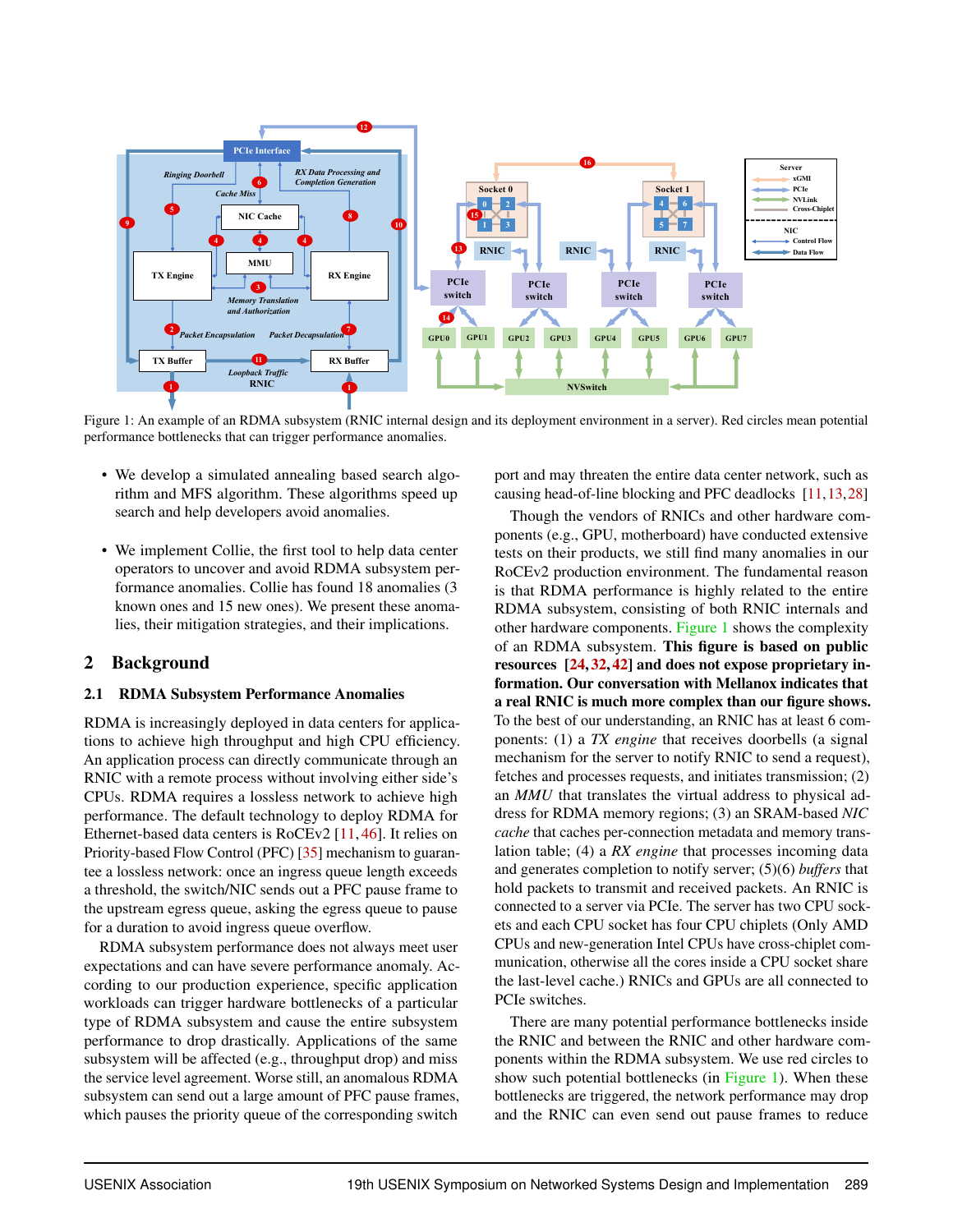the amount of traffic going through the RNIC. We find that many anomalies only occur when multiple bottlenecks or the bottlenecks between different components are triggered. For example, when the RNIC receives a packet, it will store the packet in RX buffer, process the packet (circle 7), and finally DMA the content to main memory or GPU memory (circles 10, 12, 13 or circles 10, 12, 14). Normally, the RX buffer won't accumulate much because the PCIe bandwidth is larger than RNIC's line rate (circle 1). However, once there exists loopback traffic (e.g., the client and server are collocated on the same host), the loopback traffic (circle 11) may drain the PCIe bandwidth and cause RX buffer accumulation. It depends on both the RNIC and the PCIe slot. The worst consequence is that the RNIC keeps sending a large amount of PFC pause frame and threatens the entire data center network. Vendors' individual tests are not able to uncover this anomaly because it depends on the combination of circles 1, 11, 12 (even more) from different components. Further, data center operators like us may use highly customized hardware or specific system configurations that are not accessible to vendors. This makes it necessary and crucial for us to conduct our own independent tests before deploying RDMA hardware in production, especially for anomalies that can potentially generate pause frame storms.

#### 2.2 Existing Approaches

Data center operators' tests are integration tests: instead of testing individual hardware components, these tests focus on the performance of the entire RDMA subsystems. There are two existing approaches. The first approach is to run a set of test traffic, such as Perftest [\[34\]](#page-15-5) and OSU micro-benchmarks [\[33\]](#page-15-9). The second approach is to run a representative set of real applications. However, these two approaches can not uncover RDMA subsystem performance anomalies comprehensively. For example, we deploy 200 Gbps RNICs in our clusters to support a performancecritical distributed machine learning framework. We test the machine learning framework on the cluster of these RNICs, and there is no performance anomaly found. We also have done extensive testing both with synthetic testing workloads and other real applications before deployment. However, months after deployment, our developers find that the performance of the framework has reduced significantly, even worse than just using 100 Gbps RNICs. At the same time, a substantial amount of pause frames are generated from these 200 Gbps RNICs. This is strange because pause frames usually appear with hundreds of connections that trigger congestion, but our machine learning framework only creates a few connections between each server pair. We stopped the machine learning framework and ran our performance tests again, and everything is normal. After several weeks of careful debugging, we finally realize that the case only happens when the application (1) use one-sided RDMA operations with Reliable Connection, (2) has bidirectional traffic, (3)

<span id="page-4-0"></span>

Figure 2: System Overview. The workload engine sets up RDMA traffic. The anomaly monitor detects performance anomalies and their minimal feature sets. The workload generator fetches hardware counters and decides the workload pattern to test.

uses a particular workload including a mixture of small and large messages, (4) with 200 Gbps RNIC on particular AMD servers. We find that the developers for our machine learning framework slightly modified their code after passing our application tests. The new workload contains messages of mixed lengths (i.e., a large message followed by a small message followed by a large message in bidirectional traffic), which triggers a performance bottleneck between the RNIC and the PCIe switch. This is not a problem with 100 Gbps RNICs from the same vendor or on other types of servers.

The fundamental reason why current approaches fail to uncover such anomalies is that they only test existing workloads and inherently are not able to capture anomalies triggered by unknown workloads. However, real application workloads are various and will change over time. Besides, even current approaches have found such anomalies, it is hard and time-consuming to locate the triggering conditions. Capturing the triggering conditions of performance anomalies allows data center operators to work with vendors to fix potential hardware/firmware bugs, and improve the reliability and performance of the data center network. When fixes to the anomalies are not immediately available (e.g., firmware upgrade, hardware replacement), application developers can build high-performance RDMA applications by avoiding workload that can trigger anomalies.

# 3 Overview

We build Collie, the first tool to help data center operators systematically search for application workloads that can trigger performance anomalies.

The first question we need to answer is *how to define an anomaly?* Unfortunately, today there does not exist such a definition. Having such a definition is fundamentally hard because application performance (e.g., latency) can be highly dependent on the workload and the hardware. Instead of trying to capture the entire set of anomalous behaviors, we focus on two types of performance anomalies that are of great importance in production environment and can be precisely defined: when applications keep injecting RDMA traffic into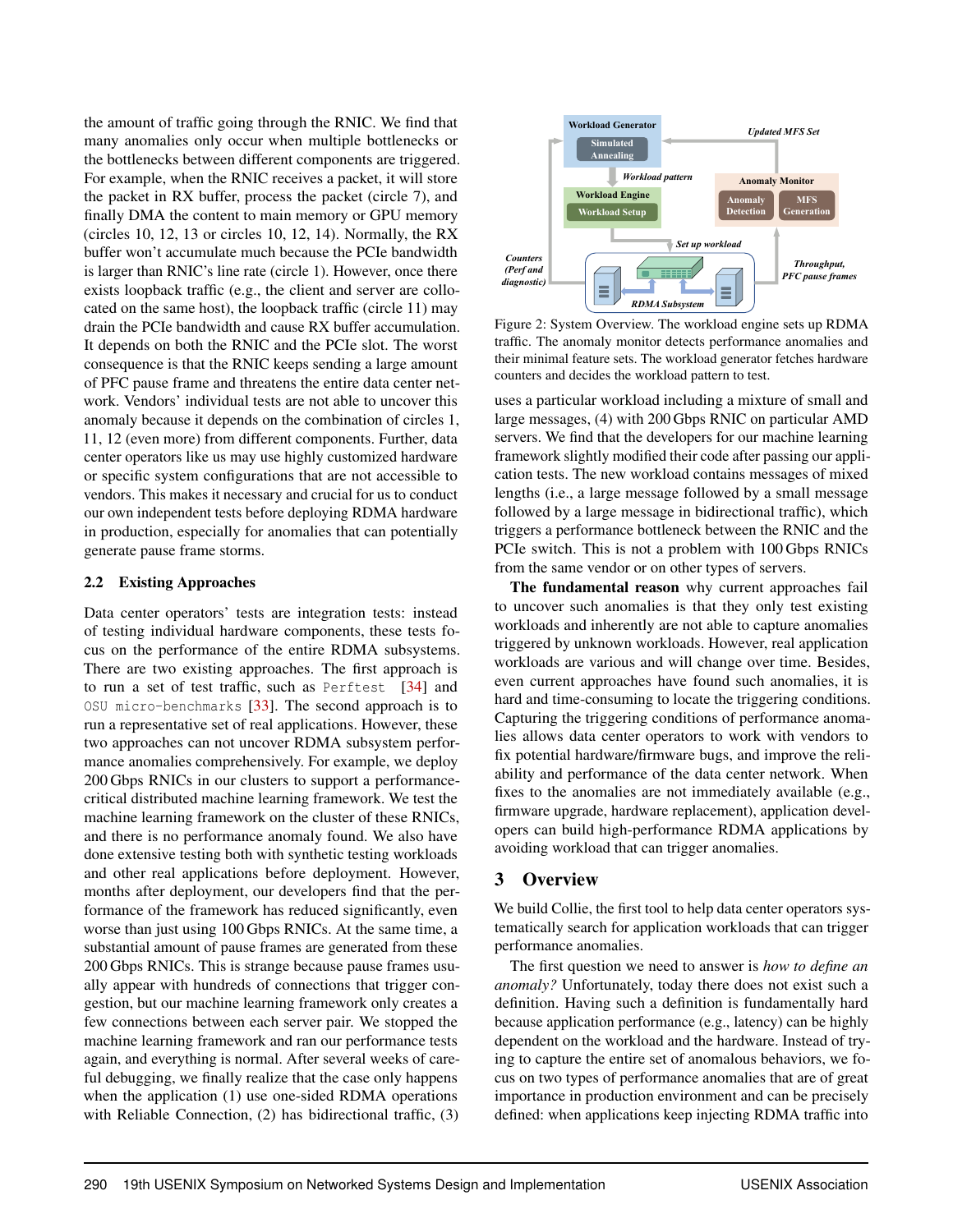the network, (1) no PFC pause frames should be generated if the network is not congested; (2) throughput should be bottlenecked either by total bits/second or total packets/second as in RNIC specifications. The first definition ensures that an RDMA subsystem will not threaten the entire data center network and the second ensures that an RDMA subsystem's capability matches user expectation.  $\frac{1}{1}$  $\frac{1}{1}$  $\frac{1}{1}$  We discussed this definition with several hardware vendors, and they all agree with our definition. Even though some anomalies may be due to system limitations rather than bugs, it is also important for both vendors and us to be aware of them. We report all the anomalies we found using this definition to the hardware vendors, and they acknowledged all the reported anomalies. We believe that this definition naturally matches the application developer's mental model of RDMA and thus allows developers to roughly estimate the network performance.

Given this definition of anomaly, we still need to overcome three major research challenges.

Challenge #1: How to design a comprehensive workloads search space for a given RDMA subsystem? An ideal solution is to carefully analyze and modeling the entire RDMA subsystem, and then construct the search space from the perspective of hardware. This complete white-box approach allows us to test all bottlenecks and the combinations of them givens an RDMA subsystem. However, it is impractical for data center operators like us due to the black-box nature of RNICs and other hardware components. Our key observation is that though the components of RDMA subsystems are black boxes and there are diverse RDMA applications, the abstractions between the hardware and applications are clearly defined and stable. All application workloads are essentially composed of a series of basic *verbs* operations, a *narrow waist* of the RDMA programming. With this observation, we carefully analyze this RDMA programming abstraction and design a general search space  $(\frac{8}{94})$ .

Challenge #2: How to search efficiently? Due to the complexity of RDMA subsystems and the variety of workloads, the size of search space is very large. Unfortunately, none of existing heuristic search algorithms can be directly applied due to the lack of a search signal (e.g., direction for the next workload to test). We observe that there are two sets of counters commodity RDMA subsystem provide can be leveraged to guide the search. The first set is known as performance counters. For example, all modern RNIC provide the counter of bits sent per second for monitoring purpose. The second is known as diagnostic counters. Modern RNICs and other hardware components expose diagnostic counters for debugging purpose (e.g., the counter indicates PCIe backpressure and NIC internal cache miss) [\[22,](#page-14-9) [23\]](#page-14-10). Diagnostic counters

<span id="page-5-0"></span><sup>1</sup>We do not use latency as a metric to define anomalies. The only latency specification for RNICs is the latency under zero load. We did not observe any anomaly in this way, probably because the RNIC is not stressed. However, when RNIC is stressed, it is hard to accurately define the correctness of latency or tail latency due to queuing delay.

are more informative. For example, when some bottlenecks of the RDMA subsystem are triggered, the performance may not drop while the corresponding diagnostic counter has increased. However, using diagnostic counters typically requires vendor's assistance, and the number of diagnostic counters customers can access depends on vendors. For Collie to be general, we use both performance counters and optionally diagnostic counters as search signals. We conduct the efficient search by using a simulated annealing based algorithm to drive these counters to extreme value regions  $(\S 5.1)$ .

Challenge #3: How to find the set of conditions to trigger anomalies? Some anomalies are complicated and only occur when many features co-exist, such as a certain type of transportation, particular message pattern, lots of connections, and specific batching operations. We invent a minimal feature set (MFS) algorithm to detect each factor's contribution to the uncovered anomaly and construct the necessary conditions set. To search efficiently, we use MFS to avoid testing similar workloads that map to the same anomalies. After the search, developers use the MFS to understand the triggering conditions for each anomaly and bypass them accordingly when the fixes are temporarily unavailable  $(\S 5.2)$ .

[Figure 2](#page-4-0) shows our system design. Collie consists of three core components: (1) a workload engine that conducts experiments on RDMA subsystems by setting up RDMA traffic; (2) an anomaly monitor that detects performance anomaly and MFS to reproduce the observed anomaly; and (3) a workload generator that decides the next workload pattern to experiment based on the counters collected in the RDMA subsystem and the current search space. All the experiments Collie does are on the RDMA subsystem with two servers with RNICs, connected with a commodity switch.

# <span id="page-5-1"></span>4 Search Space and Workload Engine

There are two types of factors that can affect an RDMA subsystem performance in deployment. First, we need to consider the application workloads. These include host topology (i.e., where does traffic come from inside a server), how many memory regions the application registered, what transport applications choose to use, and the message patterns. Second, we need to consider the network behavior, for example, congestion on switch and packet loss rate. Currently, our paper focuses on constructing a comprehensive search space for the first factor. For the network behavior, we consider a simplified environment: two RNICs connected by a single switch, and there is no packet drop on the switch. Collie can be easily generalized to test more complicated environments.

We take the bottom-up approach to construct a comprehensive search space for various application workloads. We decompose application workloads into combinations of basic RDMA operations and construct the search space based on these combinations. [Figure 3](#page-6-0) shows the key abstractions and operations of RDMA programming. These are only high-level software abstractions exposed by standard *verbs* API and we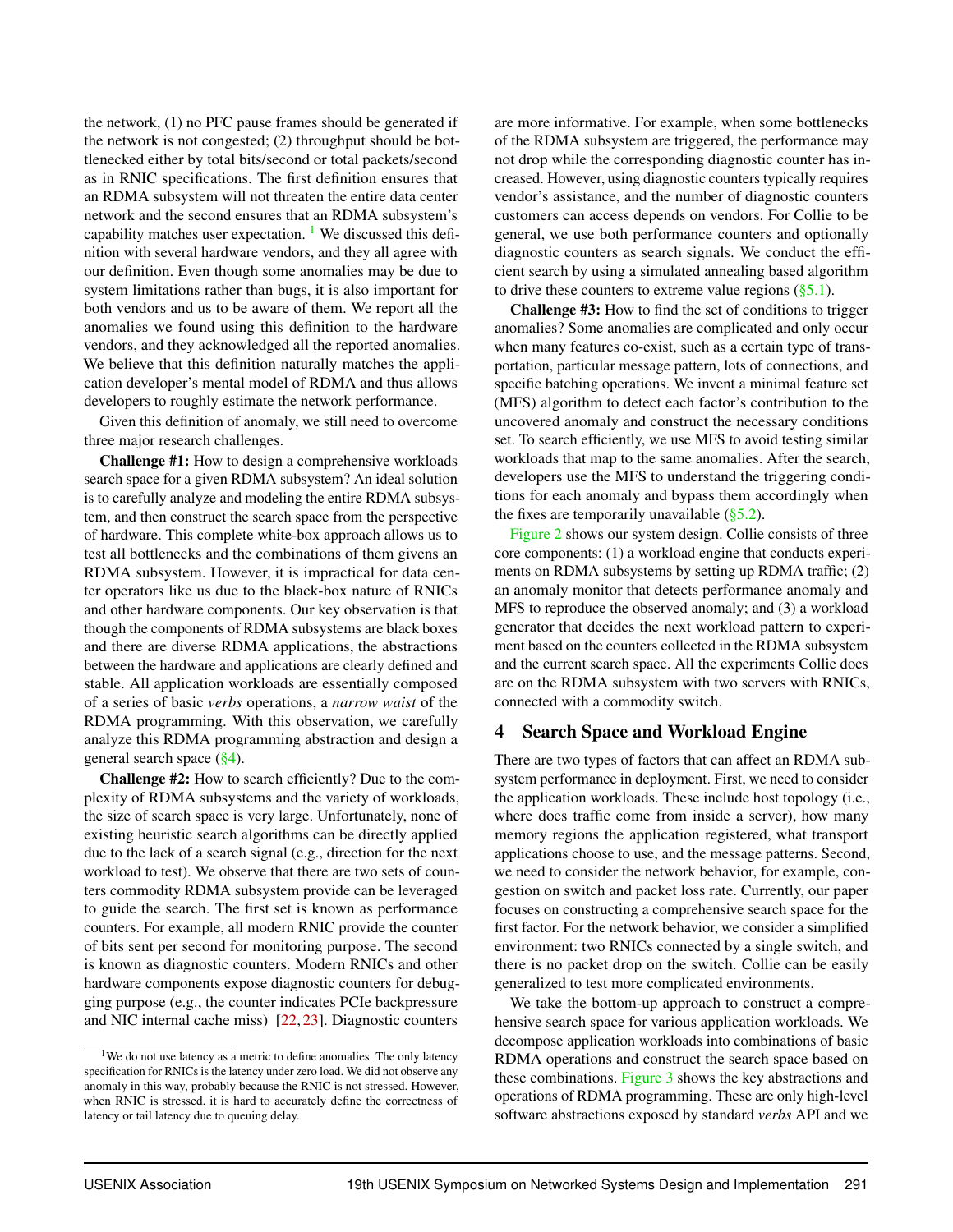<span id="page-6-0"></span>

Figure 3: RDMA programming abstractions

do not need to know how these high-level abstractions are implemented in the RNIC. In this way, the search space is more comprehensive and general because it does not rely on either extra proprietary RDMA subsystem hardware knowledge or specific application features. In addition, the combinations of *verbs* operations are inherently able to describe workloads of both single application and co-existing scenarios.

We examine the RDMA programming model at first and extract four search dimensions that jointly describe the application workloads of the entire subsystem. To send a message through RDMA networks, applications first need to register a set of memory regions (MRs), using ibv\_reg\_mr. Once registered, an RNIC has the right to directly access these MRs without CPU involvement. Second, applications create a set of queue pairs (i.e., connections in traditional networking terminology), using ibv\_create\_qp and ibv\_modify\_qp. Applications need to choose a transport type for each queuepair (QP). There are three standard types of QPs: Reliable Connection (RC), Unreliable Connection (UC), and Unreliable Datagram (UD). Applications can use ibv\_post\_send or ibv\_post\_recv to post a list of Work Queue Element (WQE). Each WQE represents a work request and has a scatter-gather (SG) list. Each SG list contains a list of entries and each entry designates a contiguous memory region that is within the registered memory regions. A WQE can notify the RNIC to READ/WRITE remote memory (1-sided operation) or SEND/RECV local memory to/from a remote server (2-sided operation). To know that a WQE is complete, the application can register a completion queue (CQ) using ibv\_create\_cq, and the application can call ibv\_poll\_cq to poll on the CQ to get completion queue elements (CQE). Given this RDMA programming model, we extract the following search dimensions.

Dimension 1. Host Topology. Host topology describes how traffic flows to/from an RNIC to/from other server hardware components. Individual component tests are hard to cover this dimension while the topology has a huge impact on RDMA subsystem performance. For example, traffic can be from NUMA-affinitive DRAM or from a GPU that needs to traverse both PCIe and SMP interconnect between NUMA nodes. The latter will have a longer data path and therefore higher average DMA latency. This will trigger PCIe backpressure to the RNIC and may induce performance anomalies under some

specific application workloads. We list all accessible memory devices for this dimension.

Dimension 2. Memory Allocation Settings. Traditional RDMA testing is not comprehensive for this dimension, while the memory allocation settings are crucial for RDMA subsystem performance testing. First, the number of MRs affects RDMA subsystem performance because RNIC has an MMU that translates virtual addresses of memory regions to DMAcapable physical addresses and handles memory protection (e.g., authorization). RNIC only caches a fixed size of entries of the memory address translation table. If too many MRs are registered, it is then likely that the RNIC encounters cache miss and needs to access memory address translation tables on server DRAM via extra PCIe operations. These interactions have an impact on the performance. Second, MRs can have different sizes. This also affects RDMA performance because the size also affects the number of translation table entries. Moreover, many RNICs use Intel Data Direct IO (DDIO) to directly access the CPU's last-level cache. If the access range of an MR is large, it can cause severe cache misses in the CPU's last-level cache [\[3\]](#page-14-11). This dimension is bounded because we can set a reasonable upper bound on the number of MRs (200K), and the MR size is bounded by the total amount of memory that can be registered (pinned) in the physical server.

Dimension 3. Transport Setting. Transportation setting is crucial for RNIC performance, and this is well known in the research community [\[15,](#page-14-12)[17,](#page-14-13)[27\]](#page-15-10). We use the following factors to compose the transport setting: (1) QP type (RC, UC, UD), (2) the number of QPs, (3) the opcode type (SEND/RECV, WRITE, READ), and (4) the usage of SG and WQE. Different QP type with different opcode creates different pressure for the RNIC. For example, UD does not require ACK for each packet, which lessens the RNIC packet processing pressure. However, the SEND/RECV requires pre-posted receive buffers, which puts more pressure on the RNIC cache. The number of QPs also has a great impact on RNIC performance because of the limited RNIC cache. This is known as the scalability problem [\[3,](#page-14-11) [15,](#page-14-12) [32\]](#page-15-3). How SG list and WQE affect RNIC performance is a bit tricky. RNICs have to consume extra PCIe bandwidth to fetch WQE from the host DRAM [\[17\]](#page-14-13). The PCIe bandwidth consumed by WQE becomes substantial under some particular application workloads and can even be the performance bottleneck. We enumerate all the transport types and the opcodes (e.g., RC WRITE, UD SEND). It is practical and reasonable to set an upper bound (e.g., 20K) for the number of QPs because data center operators will hardly set up more connections. The SG list and WQE can be parameterized by this formula:  $\sum_{i=1}^{n} m_i = k$ , where *k* denotes the number of messages to send, *n* denotes the number of WQE and *m<sup>i</sup>* denotes the number of SG elements within the *i th* WQE.

Dimension 4. Message Pattern. Existing RDMA testing approaches lack flexibility and comprehensiveness, es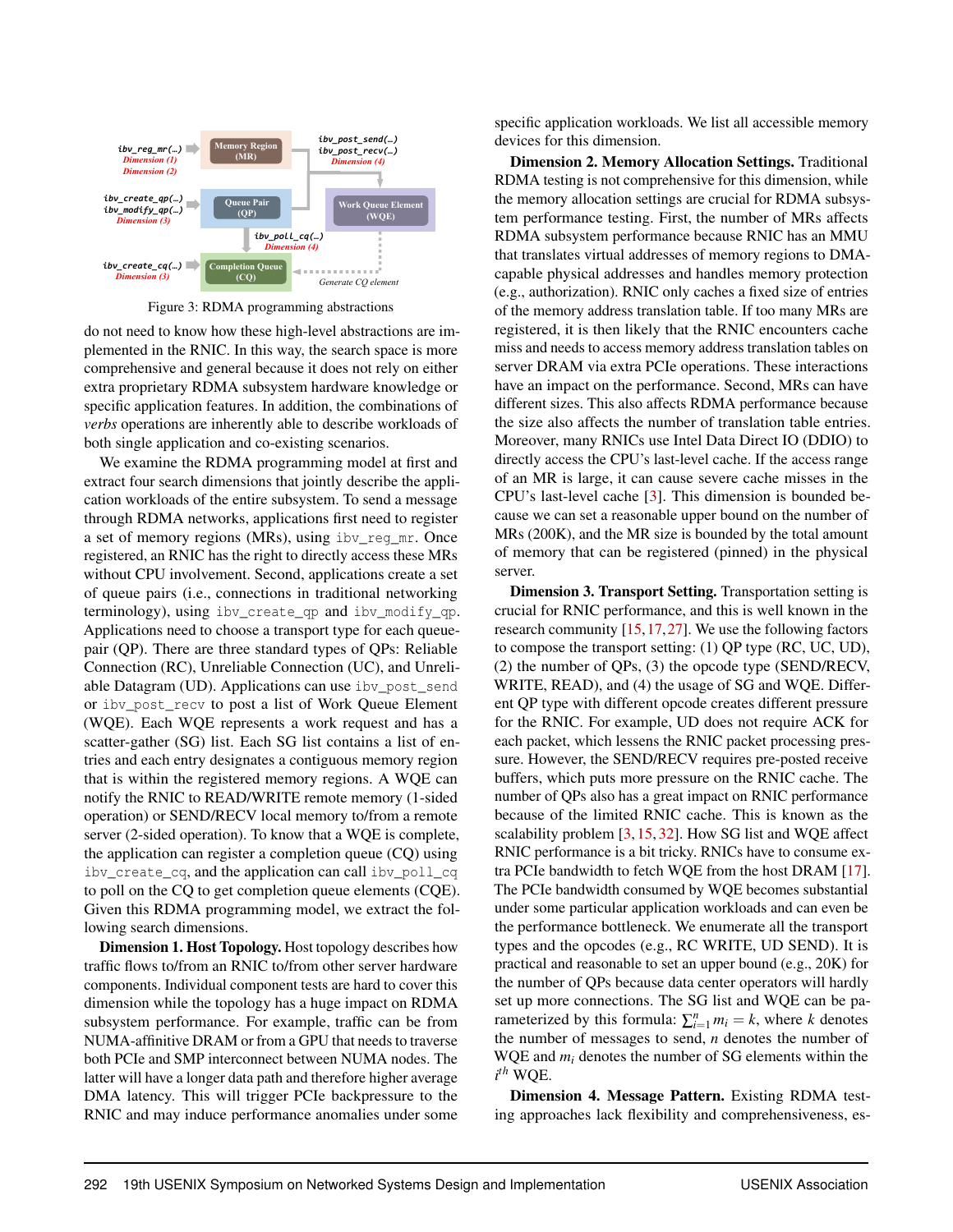pecially for this dimension. Perftest [\[34\]](#page-15-5) only repeatedly send messages of a fixed size and other collective communication benchmarks (e.g., OSU benchmark [\[33\]](#page-15-9)) test RDMA similarly. These simple benchmark traffic are inadequate for RDMA subsystem testing because they ignore the interaction among different requests (i.e., WQE) in a sequence.

Our ideal goal is to construct this dimension that can represent any application message pattern. However, it is impractical because application traffic can be very different and the interaction among different requests is unknown given the black-box nature of RNIC. We therefore construct this dimension in the following way. We build a request vector with *n* elements, where each element describe the request attribute (e.g., size of the message to send). We assume that the 1 *st* request affects the 2 *nd*, the 3 *rd*, ..., the *n th* requests but won't affect the request after the *n th*. The larger *n* we set the larger search space we can cover, but we also need to consume more time. This kind of trade-off is similar to the approach when testing file systems [\[21\]](#page-14-14), where researchers test fixed-length file system operation sequences. Modern RNIC has limited Processing Units (PU) and pipeline stages [\[39\]](#page-15-11), restricting the number of outstanding requests an RNIC can process. We thus set *n* to be the product of the number of PUs and the pipeline stages. We discretize request size into multiple discrete value regions based on MTU and the burst size of the RNIC. The RNIC splits a long request into multiple bursts and processes each burst at one time to avoid Head-of-Line (HoL) blocking. The granularity can be easily modified. With more search time, we can discretize request size in a more fine-grained way. Message inter-arrival time is usually considered as a parameter for application workloads. However, adding the inter-arrival time will substantially extend our search space, so we temporarily only consider the pattern without such inter-arrival time.

Workload engine. We build a flexible workload engine to conduct tests in our search space. Compared to traditional traffic generation tools, e.g., <code>Perftest $^2$  $^2$ ,</code> our workload engine is more flexible and has a holistic view. It can send and receive traffic with particular pre-defined patterns (e.g., a large WRITE request followed by a small SEND request). Besides, it supports various memory and transport settings, which can test the entire subsystem holistically. To test with a point in our search space, Collie first translates a test point's settings into a set of input parameters of the workload engine. For example, the setting of dimension 1 and 2 are translated into memory allocation parameters (i.e., which GPU or NUMA DRAM to use and how many MR to register) of the engine. Then, the workload engine will take these input parameters to set up connections and generate traffic.

<span id="page-7-2"></span>Algorithm 1 Search for Performance Anomalies

Input: *S*: initial anomaly set; *T*0: a high enough initial temperature; *Tmin*: the lowest limit of temperature; *n*: the number of times SA runs for a certain temperature;

Output: *S*: An updated anomaly set;

- 1: *Pold*,*Mold* = *MeasureRandomPoint*(); pick a random point, setup traffic and collect metrics as *M*
- 2: while  $T > T_{min}$  do 3: **for**  $i = 0$ ;  $i < n$ ;  $i + +$  **do**
- 4: mutate *Pold* for a new application workload *Pnew*;
- 5: if *MatchMFS*(*S*,*Pnew*) then continue;
- 6:  $M_{new} = MeasurePoint(P_{new});$
- 7:  $\Delta E = CompareMetric(M_{new}, M_{old});$ <br>8: **if**  $\Delta E < 0$  **then**
- 8: **if**  $\Delta E < 0$  then<br>9:  $P_{old} = P_{new}$ 
	- $P_{old} = P_{new}$
- 10: else
- 11: the probability  $prob = exp(-\Delta E/T_{(i)})$ ;
- 12: **if**  $rand(0,1) < prob$  **then**  $P_{old} = P_{new}$ ;<br>13: **end if**
- end if
- 14: if *IsAnomaly*(*Mnew*) then
- 15: *new\_mf s* = *ConstructMFS*( $P_{new}$ );<br>16: Put *new mf s* into *S*:
- Put *new\_mfs* into *S*;
- 17: *Pold*,*Mold* = *MeasureRandomPoint*(); pick another random point when a new anomaly is found
- 18: end if
- 19: end for
- 20:  $T = T \times \alpha$ ; where  $\alpha$  is decay factor
- 21: end while
- 22: return *S*

## 5 Search for Performance Anomalies

The total size of our search space (i.e., the combination of parameters) is on the order of  $10^{36}$ . Each experiment we do requires 20-60 seconds, mostly depending on the number of QPs to create and the number of MRs to register. This means we cannot exhaust the search space. One naive approach is to generate random input in the search space. This approach is already much better than existing tests because the design of our search space is more comprehensive than that in existing tools  $(\frac{8}{3})$ . However, similar to typical black-box fuzz testing on software, random inputs can only find few anomalies and cannot efficiently uncover complicated anomalies that require multiple conditions to hold simultaneously.

#### <span id="page-7-0"></span>5.1 Workloads Generation

We leverage two types of counters to guide the search. The high-level approach is to use an optimization algorithm to drive counters to extreme value regions by keeping mutating the test workloads. For performance counters, we drive the counters to low-value regions. For diagnostics counters (which map to unexpected events), we drive the counters to high-value regions.

Our algorithm is based on simulated annealing (SA). SA is a probabilistic algorithm to find the global minimum of a given function. The idea is to keep mutating the input in the direction of minimizing a given function. SA calls the func-

<span id="page-7-1"></span><sup>2</sup>Existing tools, e.g., Perftest, are arguably not designed for this type of testing. They are performance benchmark tools. However, we are not aware of any other tools can that test RDMA subsystems.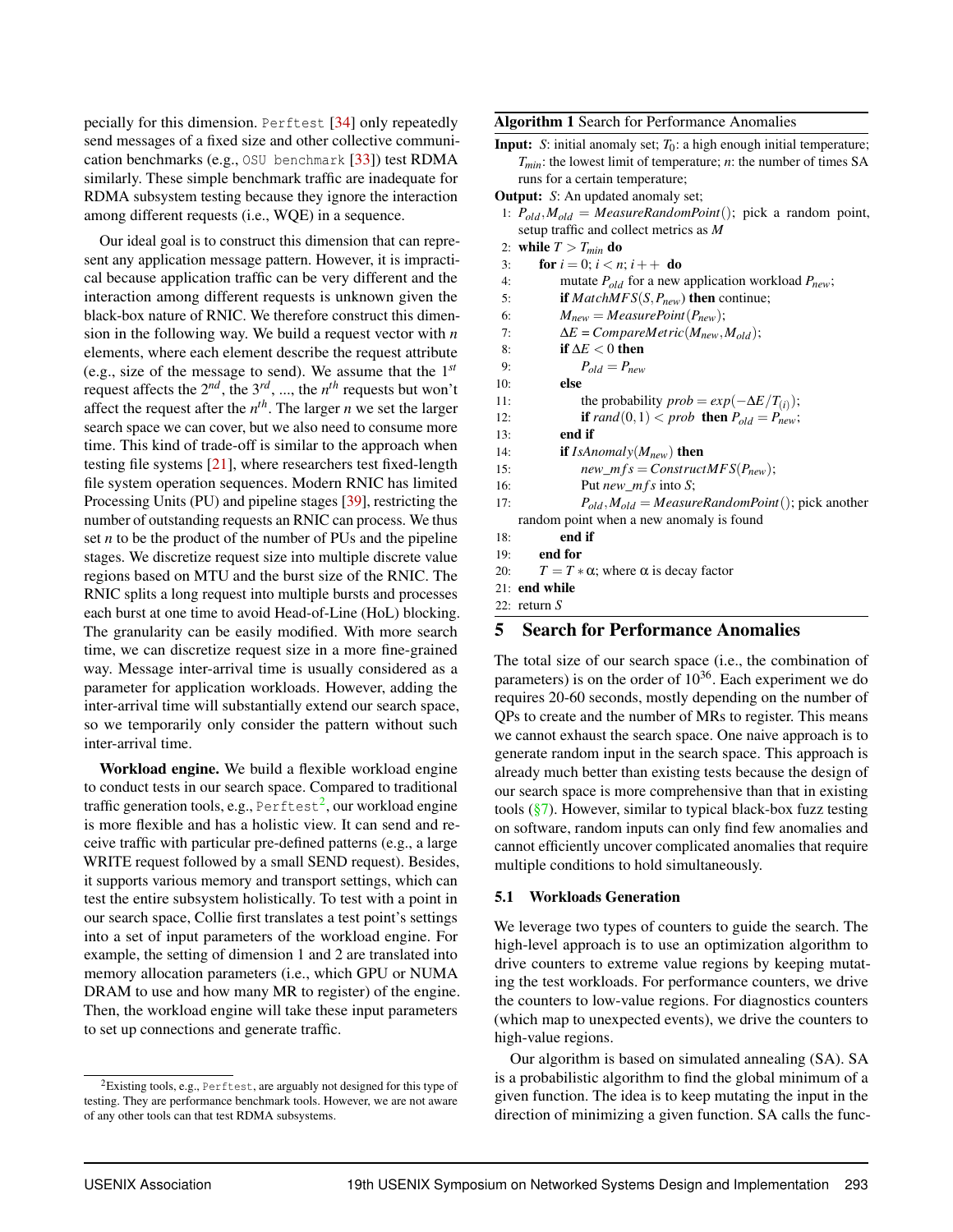tion value energy. To avoid getting stuck at a local minimum, SA maintains a temperature value. At the beginning of the algorithm, the temperature is high and SA allows mutating input in the direction of increasing the energy. As temperature decreases during the search, SA is less likely to move the input in the direction of increasing the energy. Finally, when the temperature is below a certain threshold, every mutation of the input must decrease energy. SA finishes when there is no way to mutate the input to make the energy lower.

[Algorithm 1](#page-7-2) shows our algorithm that is based on SA. We maintain a list of performance anomalies. Each anomaly is an MFS (e.g., an area in the search space) that contains workloads to reproduce the performance anomaly. The search starts from a random workload in the search space, and our algorithm measures the counter values. In each iteration of SA, we mutate the workload in one of our search dimensions (line 4). We test whether the new workload causes a performance anomaly with our anomaly monitor. If so, we run our MFS algorithm to determine the entire area in the search space that belongs to this anomaly. We add the new anomaly to the set and change the current workload to a random one. If the new workload does not trigger a performance anomaly, we measure the point by comparing counter values and decide whether to move the current workload to the new one. We always skip workloads that belong to an existing performance anomaly for efficient search.

Our algorithm extends the standard SA algorithm in several important ways to adapt it for our context. First, we compute the energy in the following way: assuming the counter value changes from A to B, we set the different in energy (∆*E*) to be  $\frac{B-A}{A}$  for performance counters and  $\frac{A-B}{B}$  for diagnostic counters because we are minimizing performance counters and maximizing diagnostic counters to trigger potential anomalies. This also allows us to avoid value region problem (e.g., the value regions of diagnostic counters are sometimes opaque). Second, we do not require SA algorithm to find the actual global optimum because we care about all potential anomalies. We therefore always set a more relaxed temperature and  $\alpha$  that enable the algorithm to jump out of a certain stage even when it has already run lots of iterations. In addition, we maintain a set of performance anomalies (i.e., MFS). When mutating the point, we compare the mutated point with our existing MFS (line 5). Each MFS contains a list of parameters ranges. If the mutated point matches all parameters ranges of an MFS (i.e., the parameter value of this point is in the MFS's range), we claim this point belongs to the MFS and skip testing it. This ensures that the future search does not redundantly test workload already covered by the existing set of anomalies.

#### <span id="page-8-0"></span>5.2 Anomaly Monitor

Our anomaly monitor detects performance anomalies and computes the MFS of them.

Anomaly Detection Condition. We use two conditions to

detect anomalies. First, if any pause frame is generated. Here we use a metric called *pause duration ratio*. If the pause duration ratio is 1%, this means for every second, transmission is paused by 10 ms. We set our threshold to be 0.1%. The reason is our experiment platform only has two servers and our switch that connects the servers support line rate traffic, so there is no network congestion to begin with. We set the threshold to be above 0, because RNIC may generate a few pause frames when the memory bus or PCIe bus is busy temporarily, especially when connections are just set up. Second, each RNIC has its maximum bits per second and maximum packets per second in its specification that can be easily verified by running simple benchmarks. Without performance anomalies, network traffic should be restricted by either one of these upper bounds. If a workload's throughput (in terms of both metrics) is 20% lower than the upper bounds, it means that the performance is likely to be restricted by some other bottlenecks of the RDMA subsystem. Collie reports this and runs the MFS algorithm below.

Minimal Feature Set (MFS). After we detect an anomalous workload, we need to know what features of this workload actually trigger the anomaly. For example, if we currently find a new anomaly that has 5 features. It may be the case that 3 features are already sufficient to reproduce this anomaly. One approach is to use machine learning based algorithms to generate decision trees or deep neural networks to locate the area in the search space for the anomaly. However, machine learning approaches usually require much more training data and thus many more hardware experiments.

We instead use a heuristic approach. Since we only have 4 search dimensions with few factors, we just do a few tests on each dimension to determine whether a factor belongs to the MFS. For example, if our search algorithm finds a certain workload using UD can cause a performance anomaly. We test whether the same workload with RC and UC can cause performance anomalies. If not, UD belongs to the MFS because it is necessary to reproduce the anomaly. To determine the MFS of a dimension that is continuous (e.g., number of connections), we discretize them manually into a set of value regions and test each of them. Finer-granularity discretization is acceptable because MFS algorithm only runs when uncovering a new anomaly and the number of anomalies is relatively small compared to the entire search space.

We report all the anomalies to RNIC vendors and we can wait for their fixes. Unfortunately, the solutions to these anomalies are case by case. Some anomalies require vendors to spend a substantial amount of time on coming up with solutions and the solutions may not be applicable for data center operators immediately, such as hardware replacement. Hence, developers need to avoid such anomalies instead of waiting for a fix. Collie provides MFS to help developers avoid such anomalies by changing application workload to break the conditions in the MFS.

MFS helps developers to avoid anomalies in two areas.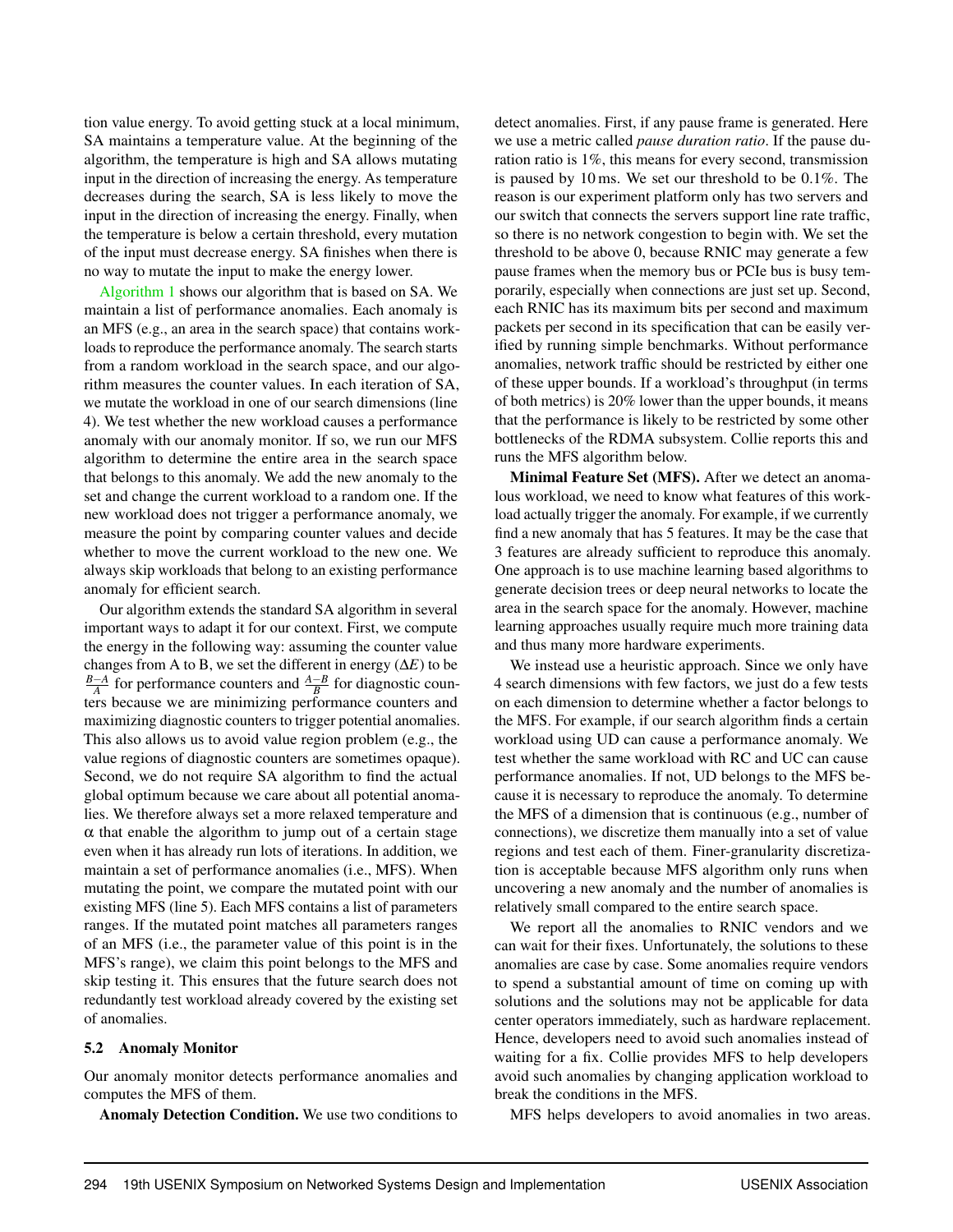<span id="page-9-1"></span>

| Type | <b>RNIC</b>        | Speed      | <b>CPU</b>               | PCIe            | <b>NPS</b> | Memory | <b>GPU</b>               | <b>BIOS</b>   | Kernel |
|------|--------------------|------------|--------------------------|-----------------|------------|--------|--------------------------|---------------|--------|
| A    | $CX-5DX$           | 25 Gbps    | Intel(R) $Xeon(R) CPU 1$ | $3.0 \times 16$ |            | 128 GB |                          | <b>INSYDE</b> | 4.19   |
| B    | $CX-5DX$           | 100 Gbps   | Intel(R) $Xeon(R) CPU 2$ | $3.0 \times 16$ |            | 768 GB | $\overline{\phantom{a}}$ | AMI           | 4.14   |
| C    | $CX-5DX$           | 100Gbps    | Intel(R) $Xeon(R) CPU 2$ | $3.0 \times 16$ |            | 384 GB | V <sub>100</sub>         | AMI           | 5.4    |
| D    | $CX-6$ DX          | 100 Gbps   | Intel(R) $Xeon(R) CPU 2$ | $3.0 \times 16$ |            | 768 GB | $\overline{\phantom{a}}$ | AMI           | 4.14   |
| E    | $CX-6$ DX          | $200$ Gbps | AMD EPYC CPU 1           | $4.0 \times 16$ |            | $2$ TB | A100                     | AMI           | 5.4    |
| F    | $CX-6$ DX          | 200 Gbps   | Intel(R) $Xeon(R) CPU 3$ | $4.0 \times 16$ |            | $2$ TB | A100                     | AMI           | 5.4    |
| G    | CX-6 VPI           | 200 Gbps   | AMD EPYC CPU 1           | $4.0 \times 16$ | 2          | $2$ TB |                          | AMI           | 5.4    |
| H    | P <sub>2100G</sub> | 100 Gbps   | Intel(R) $Xeon(R) CPU 2$ | $3.0 \times 16$ |            | 384 GB |                          | AMI           | 5.4    |

Table 1: Testbed RDMA subsystems configurations. We use numbers in the name of concrete CPU types for confidentiality.

The first one is anomaly prevention. Before an application is implemented, Collie lets developers restrict the search space using their knowledge of their applications to represent all the possible workloads. Then, Collie outputs whether the restricted search space contains performance anomalies. If not, assuming the developers' understanding of their applications is correct, the application won't encounter any performance anomaly found by Collie. The second one is debugging. When an existing application unfortunately encounters anomalies, we can run Collie on the RDMA subsystem and generate all the MFS. Comparing the application with the generated MFS, Collie provides several suggestions that help to break the triggering conditions. We present two real cases to show how MFS helps developers in [§7.3.](#page-11-0)

One caveat of our approach is that we are not able to know the root causes of these anomalies given the black-box nature of the RNICs and other hardware components in the RDMA subsystem. This means it may be the case that multiple MFS are actually due to the same anomaly (i.e., the same hardware bug). This is acceptable because the goal of MFS is to accelerate the search algorithm by eliminating redundant test cases and help developers understand what features of the workloads can trigger the anomaly. We anyway need to report all the anomalies (i.e., all the MFS) we found to the vendors and that is also the best we can do given the RNIC black-box hardware nature.

# 6 Implementation

The workload generator and the anomaly monitor are written in  $\sim$ 2100 lines of Python. The workload engine is implemented with ~2000 lines of C/C++. We directly use monitor tools from vendors to collect hardware counters (both performance and diagnostic counters) from the RDMA subsystem.

The workload engine is implemented with the *verbs* API and *rdma-core-34.0* libraries [\[38\]](#page-15-12). In deployment, the Mellanox RNIC uses mlx5 driver (OFED 5.2-1.0.4.0) and the Broadcom RNIC uses bnxt driver (1.10.1.216.2.89.0). The workload engine set up connections by TCP out-of-band transmission. When all connections are set up, the engine starts to generate workload.

The anomaly monitor collects primary metrics, such as throughput and pause frame duration, four times per iteration. It first decides whether the traffic is stable and then compares the primary metrics (e.g., bits per second, packets per second) with the pre-defined thresholds.

The workload generator collects counters using monitors provided by vendors. These monitors provide counters every second. Collie fetches these counters four times per iteration and uses the average results.

# <span id="page-9-0"></span>7 Evaluation and Experience

We evaluate Collie on 8 different RDMA subsystems. [Table 1](#page-9-1) shows the hardware and related configurations. We use the same anomaly detect conditions as described in [§5.2](#page-8-0)

# 7.1 Performance Anomalies Found

Before we build Collie, we already know 3 existing anomalies. Collie can find all the existing ones and find 15 new anomalies. All of them are reported to our vendors and are acknowledged by them. [Table 2](#page-10-0) shows the 18 anomalies. We only present those found on subsystem F and H because anomalies found on other subsystems are subsets of those found on F. [Ap](#page-16-0)[pendix A](#page-16-0) provides details about these anomalies, including the exact workload, as well as the explanations and solutions from vendors. Here we choose two tricky anomalies to show the importance of Collie's systematic search.

Anomaly #4: Bidirectional RC READ with large WQE batch size, long SG list, and a few connections causes PFC pause frames. Our vendors have successfully reproduced this anomaly in their environment using Collie's traffic generator and acknowledged it, but currently there is no fix. This anomaly cannot be found by existing approaches such as using Perftest to generate workloads, because Perftest does not support flexible WQE and SG list batching strategies. Though Perftest is not designed for this purpose, it is the prevalent tool to uncover performance anomalies. To the best of our knowledge, we don't see any other state-of-the-art work address this problem, which also shows that Collie is the first work to fill this vacancy.

Anomaly #10: Bidirectional RC WRITE with large WQE batch size, particular message pattern, and a few connections causes PFC pause frames. This anomaly is not captured by existing approaches (e.g., running current applications) but we successfully reproduce it by slightly modifying our production RDMA RPC library: when users call the library to send a message, it will try to send as many messages as possible in a WQE batch. The batch size is highly dependent on the timeout value. If the application is throughput sensitive rather than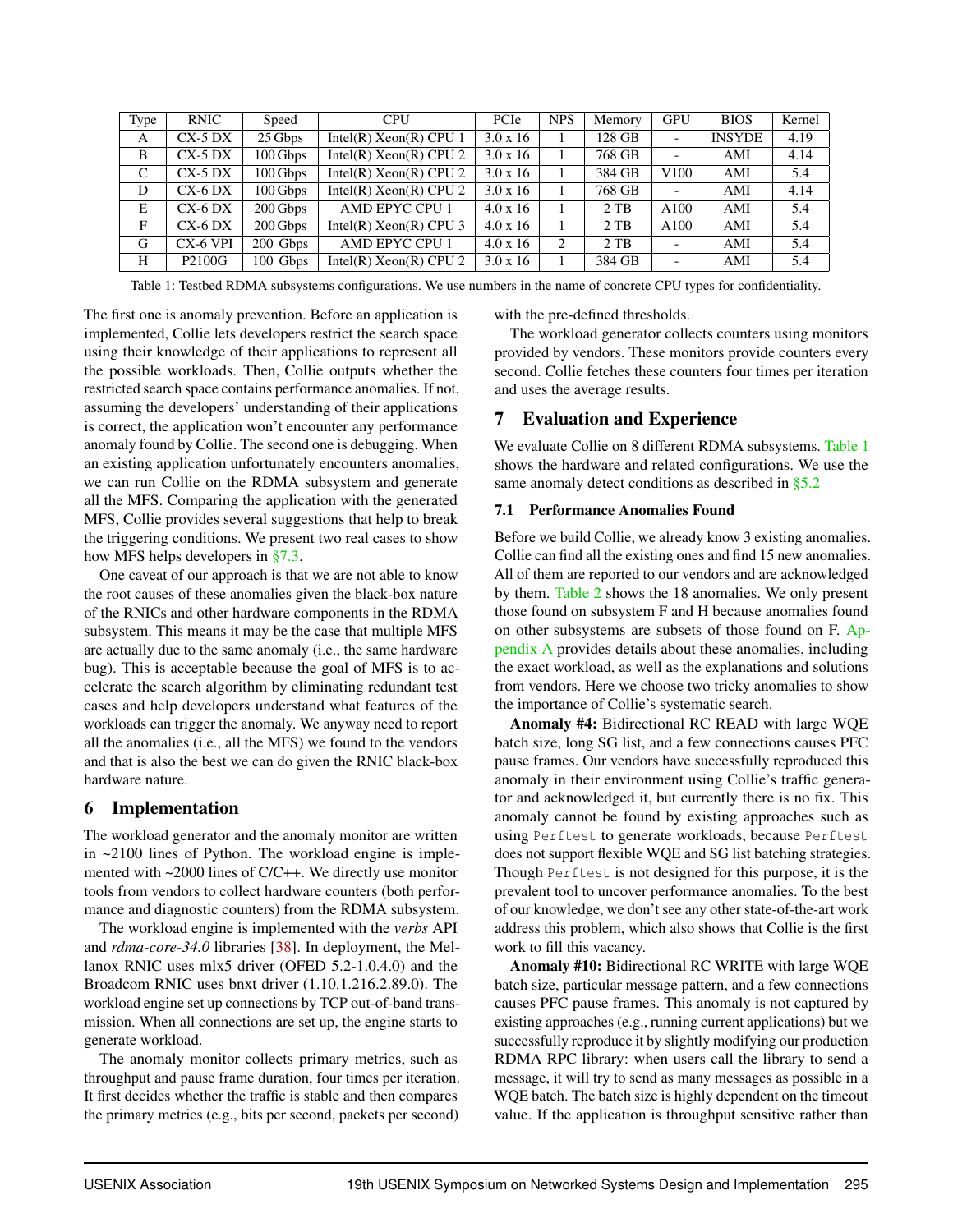<span id="page-10-0"></span>

|     | <b>RNIC</b>        | Direc.                                                       | Transport       | <b>MTU</b>               | <b>WQE</b>               | <b>SGE</b>               | WQ depth                 | Message Pattern                       | # of QPs          | Symptom     |
|-----|--------------------|--------------------------------------------------------------|-----------------|--------------------------|--------------------------|--------------------------|--------------------------|---------------------------------------|-------------------|-------------|
| #1  | $CX-6$             |                                                              | <b>UD SEND</b>  | $\overline{\phantom{a}}$ | >64                      |                          | > 256                    |                                       |                   | pause frame |
| #2  | $CX-6$             | $\blacksquare$                                               | <b>UD SEND</b>  | $\blacksquare$           | $\leq 8$                 | $\overline{\phantom{a}}$ | >1024                    | $<$ 1 $KB$                            | $>\approx 16$     | low throup. |
| #3  | $CX-6$             | $\overline{a}$                                               | <b>RC READ</b>  | 1 <sub>K</sub>           | $\overline{\phantom{0}}$ | $\overline{\phantom{0}}$ |                          | >16KB                                 |                   | pause frame |
| #4  | $CX-6$             | Bi-                                                          | <b>RC READ</b>  | $\blacksquare$           | $\geq$ 32                | $\geq$ 4                 |                          |                                       | $>\approx 160$    | pause frame |
| #5  | $CX-6$             | $\blacksquare$                                               | <b>RC SEND</b>  | 1K                       | > 64                     | $\overline{\phantom{0}}$ | >1024                    | $\geq$ 2KB and $\leq$ 8KB             |                   | pause frame |
| #6  | $CX-6$             | $\overline{\phantom{0}}$                                     | <b>RC SEND</b>  | 1 <sub>K</sub>           | $\leq 16$                | $\geq$ 2                 | >1024                    | $\leq$ 1KB                            | $\geq \approx 32$ | low throup. |
| #7  | $CX-6$             | $\blacksquare$                                               | <b>RC WRITE</b> | $\blacksquare$           | N <sub>o</sub>           | $\overline{\phantom{0}}$ |                          | $\leq$ 1KB and $\geq \approx$ 12K MRs |                   | low throup. |
| #8  | $CX-6$             | $\overline{\phantom{a}}$                                     | <b>RC WRITE</b> | $\overline{\phantom{0}}$ | N <sub>o</sub>           | $\overline{\phantom{0}}$ | $\leq$ 16                | $\leq$ 1KB                            | $>\approx$ 500    | low throup. |
| #9  | $CX-6$             | Bi-                                                          |                 | $\overline{\phantom{0}}$ |                          | >3                       |                          | mix of $\leq$ 1KB & $>$ 64KB          |                   | pause frame |
| #10 | $CX-6$             | Bi-                                                          | <b>RC WRITE</b> |                          | >64                      |                          |                          | mix of $\leq$ 1KB & $>$ 64KB          | $>\approx 320$    | pause frame |
| #11 | $CX-6$             | Bidirectional cross-socket traffic on particular AMD servers |                 |                          |                          |                          |                          |                                       |                   | pause frame |
| #12 | $CX-6$             | Particular GPU-Direct RDMA traffic on particular servers     |                 |                          |                          |                          |                          |                                       |                   | pause frame |
| #13 | $CX-6$             | Co-existence of loop traffic and receiving traffic           |                 |                          |                          |                          |                          |                                       |                   | pause frame |
| #14 | P <sub>2</sub> 100 | $Bi-$                                                        | RC              | 4K                       | $\overline{\phantom{0}}$ | $\geq$ 4                 |                          |                                       | $>\approx 1300$   | low throup. |
| #15 | P <sub>2</sub> 100 | $\blacksquare$                                               | <b>UD SEND</b>  | $\overline{\phantom{0}}$ | $\overline{\phantom{0}}$ |                          | $\geq 64$                | $\overline{\phantom{0}}$              | $>\approx 32$     | pause frame |
| #16 | P <sub>2</sub> 100 | $\overline{\phantom{a}}$                                     | <b>RC READ</b>  | 1 <sub>K</sub>           | >8                       | $\overline{\phantom{0}}$ | $\overline{\phantom{a}}$ | $\overline{\phantom{0}}$              | $>\approx$ 500    | pause frame |
| #17 | P <sub>2100</sub>  | $\overline{\phantom{0}}$                                     | <b>RC SEND</b>  | $\overline{\phantom{a}}$ | $\leq 16$                | $\overline{\phantom{0}}$ | $\geq$ 128               | $<$ 1 $KB$                            | $\geq \approx 64$ | pause frame |
| #18 | P <sub>2</sub> 100 | $Bi-$                                                        | <b>RC</b>       | 1K                       | $\geq$ 32                | $\overline{\phantom{0}}$ |                          | $64KB$                                | $\geq \approx 30$ | pause frame |

Table 2: Performance anomalies found on subsystem F and H with the necessary conditions to trigger them. Anomalies marked with green color are new anomalies found by Collie. Rest are the anomalies we know before building Collie.

latency sensitive, the timeout value can be set high, which allows a larger batch size. Currently the timeout value is set small because most applications supported by this library are latency sensitive. However, by changing this value we successfully enlarge the WQE batch size and the conditions of #10 are all met. This shows the importance of the anomalies found by Collie, as well as how Collie can capture those anomalies missed by existing solutions.

We try our best to reproduce the anomalies found by Collie using existing workload generators (e.g., Perftest), only 4 of them (#3, #8, #13, #15) can be reproduced with very careful parameters tuning. Rest anomalies are all outside the search space of existing approaches.

#### 7.2 Running Time for Anomaly Search

To evaluate the efficiency of performance anomaly search, we compare Collie with two baselines: (1) random input generation in our search space and (2) Bayesian Optimization (BO), a widely used method in search problem [\[31\]](#page-15-13). We implement the BO approach based on  $[31]$ . We set the counter values as BO's optimization target. Our vendors provide us with 9 diagnostic counters. For Collie and BO, we first generate 10 random points. We then compute the standard deviation over the mean of the counter values collected in the first 10 run and use the result to rank these diagnostic counters in decreasing order. Both Collie and BO optimize each diagnostic counter in this order. For a fair comparison, we use MFS to enhance BO as well. In this section, we use subsystem F as an example. We run each search for 10 hours.

[Figure 4](#page-11-1) shows the running time to find performance anomalies. Random input (i.e., fuzzing) can already find 7 anomalies that only require simple conditions to trigger. BO does improve efficiency but to a very limited extent. BO can speed up the search process but only find 8 anomalies with

the given time. We analyze the optimization process of BO and find that it is not able to optimize the corresponding counters. Our guess is that BO works well when counter values are smooth in the search space. However, the counter values in our search space can have sudden changes, because some discrete dimensions have a huge impact on the counter values (e.g., QP type). Collie uses a simulated annealing based algorithm to optimize the counter values and successfully speed up the search process. Given limited time, it can find all the performance anomalies of this RDMA subsystem. We believe this improvement comes from the optimization process: driving counters to extreme regions is more likely to trigger performance anomalies. It is possible that a more efficient search algorithm (e.g., a fine-tuned BO, reinforcement learning) can perform better, and it is worth future exploration. However, our goal here is to demonstrate that existing simple optimization algorithms, such as simulated annealing, can search efficiently with these hardware counters.

Collie uses diagnostic counters and MFS to further speed up the search. Now we break down their contribution to our overall search speed. [Figure 5](#page-11-2) shows the result.

The value of diagnostic counters. [Figure 5](#page-11-2) shows that with performance counters, Collie (Perf) has already found 11 of the 13 anomalies, including the 3 existing ones. This proves that the performance counters are informative and can be used to improve search efficiency. It shows the generality of Collie because performance counters are general and provided by all commodity RDMA subsystems. [Figure 5](#page-11-2) also shows that using diagnostic counters can further improve the speed. Given limited time, Collie (Diag) can uncover more anomalies and is faster. For example, Anomalies #7 and #8 are not captured by Collie (Perf) because there is no performance change during the search, but Collie (Diag) can observe the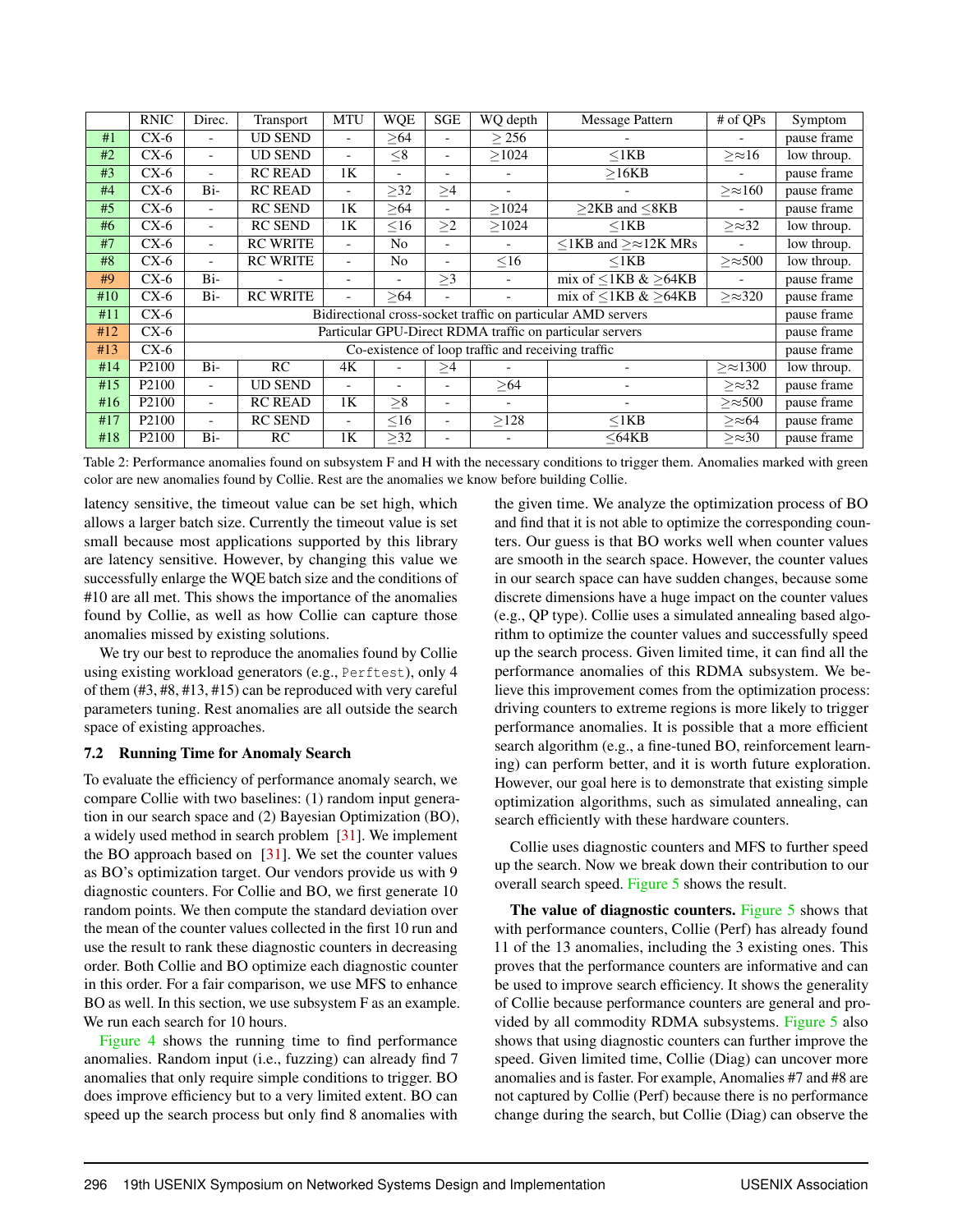<span id="page-11-1"></span>

Figure 4: Mean time to find anomalies with random input generation, BO, and Collie. Error bars denote standard deviations. There is no red bar starting from 8, and no purple bar starting from 9, because random input generation and BO can only find 7 and 8 anomalies, respectively.

increase of RNIC internal cache miss and uncover them.

The value of minimal feature set (MFS) The main difference between SA and Collie is whether MFS is applied. With MFS, the efficiency of all approaches (both using diagnostic counters and using performance counters) is significantly improved. For example, Collie (Diag) only uses about half of the time to uncover all the anomalies found by SA(Diag). MFS improves efficiency by eliminating redundant tests from the search space. Otherwise, approaches without MFS may be stuck in the area of an uncovered anomaly.

To understand why increasing diagnostic counter values can help to find anomalies and how MFS works, here we use *Receive WQE Cache Miss* counter as an example. We do not rely on the meaning of these diagnostic counters during the search. To the best of our knowledge, the counter means the number of times that RNICs need to issue extra DMA operations to fetch receive WQE from host DRAM.

[Figure 6](#page-12-0) shows the diagnostic counter values during the search. The random input generation approach (the orange line) does not increase the diagnostic counter value and thus cannot find many performance anomalies. Collie w/o MFS (the green line) can drive the diagnostic counter value very high, but it cannot find many distinct performance anomalies because further increasing the counter value in the neighboring regions of existing performance anomalies wastes time. Collie (the blue line) is effective in finding performance anomalies, because it can both increase the diagnostic counter value to find application workloads that cause anomalies and also do not need to test application workloads that belong to the same anomaly. [Figure 6](#page-12-0) shows that most anomalies are found when the diagnostic counter value is high. This also supports the intuition that it is likely to trigger performance anomalies when the diagnostic counter value is driven to extreme regions, which indicates the RDMA subsystem is under pressure. Some anomalies in [Figure 6](#page-12-0) do not show a high value of this counter. This is mainly due to that they are anomalies that can be easily triggered. They are usually triggered at the beginning of the search process (left corner of [Figure 6\)](#page-12-0) and another corresponding diagnostic counter value

<span id="page-11-2"></span>

Figure 5: Mean time to find anomalies. (Diag) means diagnostic counters, and (Perf) means performance counters. Error bars denote standard deviations.

is high. For example, Anomaly #13 has simple triggering conditions and is usually found very soon. It does not increase the *Receive WQE Cache Miss* counter but will increase another counter, the counter of *PCIe Internal Back Pressure*.

#### <span id="page-11-0"></span>7.3 Using Collie for Application Design

We use Collie in the development and performance debugging of two key RDMA applications.

First, Collie provides design suggestions for our selfdeveloped efficient RDMA RPC library during its design and implementation. The library needs to be CPU-efficient, and we thus only consider RC as the transport because it is the only transport that supports all one-sided RDMA operations (i.e., READ, WRITE) and ensures reliable messages. In addition, major services that use this RPC library will mainly be deployed on subsystem B and C. Given the search space, Collie provides two suggestions to the developers. (1) Anomaly #4 is in the restricted search space if the RDMA RPC library uses READ, large WQE batch size, and a long SG list to improve throughput and shape the message format. (2) The library needs to use SEND/RECV to deliver small control messages and generally keeps a large receive queue in case of receive-not-ready error. This can potentially trigger Anomaly #5. Unfortunately, both #4 and #5 temporarily have no fix, so Collie suggest developers (1) use RDMA WRITE to transmit data in a batch and (2) configure receive queue depth carefully in SEND/RECV for small control messages transmission. This RDMA based RPC library achieves expected performance and is currently supporting three major services in production.

Second, Collie helps an distributed machine learning (DML) application based on BytePS [\[14\]](#page-14-5) bypass anomalies during its further development in our production environment. Our DML application encountered anomaly #9 when deploying on our new subsystem E. We worked with multiple vendors (RNIC, server, CPU), but for several weeks we didn't find the root cause or the fix for this anomaly. During this time, we ran Collie and compared the anomalous application with the MFS we got. We found that the application's behaviors matched one of the MFS: (1) use a long SG list to send tensors with several meta data and (2) the message pattern of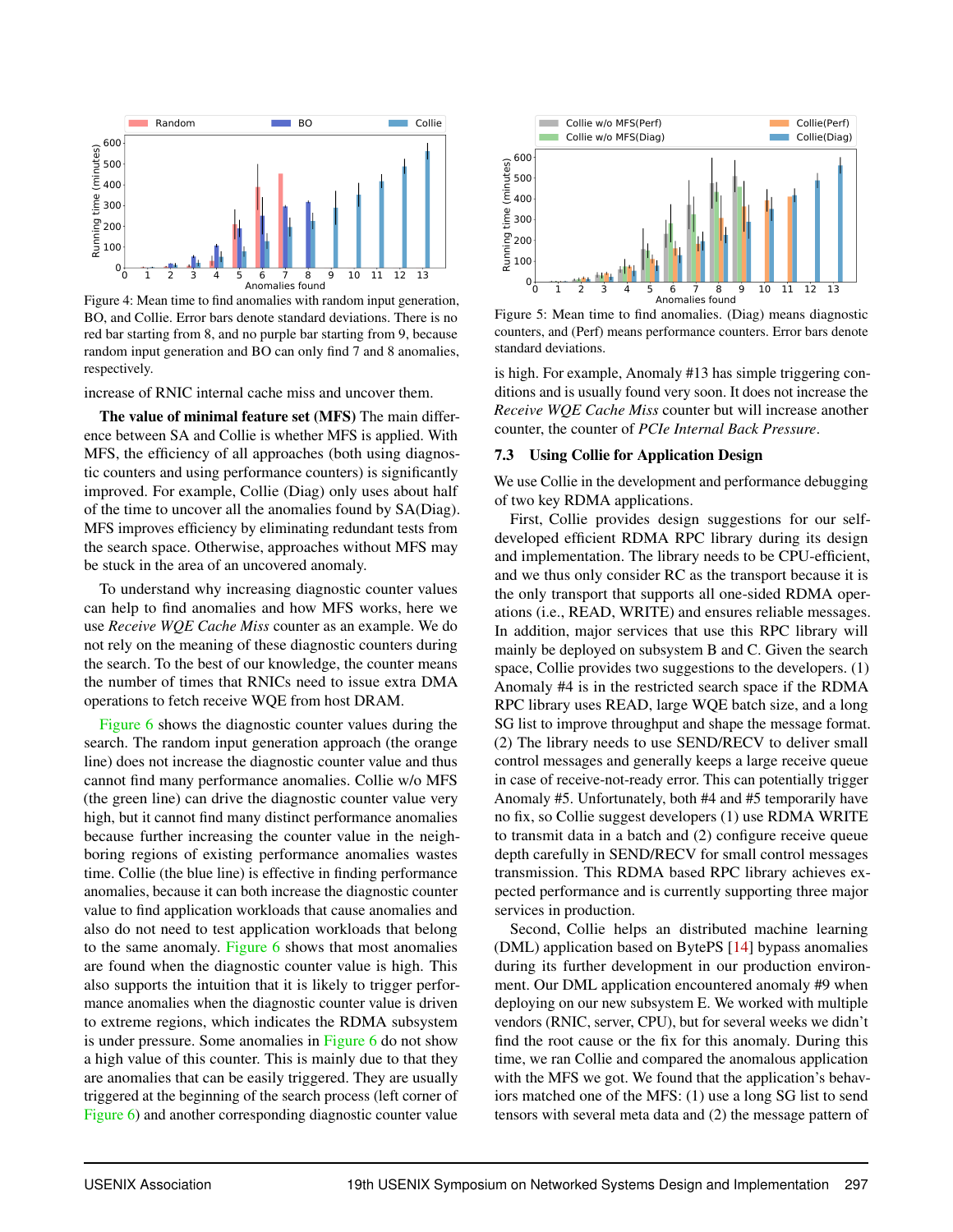<span id="page-12-0"></span>

Figure 6: Diagnostic counter values (*Receive WQE Cache Miss*) during the search. Counter values are normalized based on the maximum value we observed in the search. Red crossings denote the performance anomalies found by Collie. Red triangles denote the performance anomalies found by random input generation. Red squares denote the performance anomalies found by Collie without MFS. Collie (the blue line) is flat for a few minutes after finding a new performance anomaly. This is to represent the time needed for extracting the MFS.

tensors and meta data is a typical pattern that contains mix of short and long messages. Collie suggested the developers to avoid these conditions. The developers hence bypassed this anomaly before vendors' fix is ready.

#### <span id="page-12-1"></span>7.4 Implications of the Performance Anomalies Found

After careful analysis of the anomalies found by Collie, we have several interesting and important observations.

Holistic performance testing/tuning over entire RDMA subsystems is important. With our vendors' help, we try our best effort to present the root causes of these anomalies in [Appendix A.](#page-16-0) The root causes can be bottlenecks from RNIC internals, PCIe controllers, and host topologies (cross socket communication). This is because the RDMA network performance is highly related to the entire subsystem and the holistic test is thus important. Besides, we need to configure systems carefully (MTU, PCIe, NUMA, IOMMU, etc.) to fully leverage RDMA's performance [\[17,](#page-14-13) [30\]](#page-15-14). Collie shows that it is sometimes difficult to choose what configuration to use. For example, comparing the Anomaly #14 with other cases related to the MTU setting (e.g., #6), we observe there is no optimal MTU setting for all types of RDMA subsystems. This also indicates that data center operators have to test various RDMA subsystem configurations and tune the system carefully before deploying them.

Opaque resource limitation of the RDMA subsystems. RDMA virtualization, especially performance isolation is important for deploying RDMA to the public cloud environment. Researchers have spent a lot of effort and proposed several solutions [\[12,](#page-14-15) [19,](#page-14-16) [36,](#page-15-15) [43,](#page-15-16) [45\]](#page-15-17). However, anomalies found by Collie suggest that there are new challenges. Existing approaches mainly focus on the isolation of visible resources like *verbs* structures (e.g., QP, MR, CQ), pinned memory, and bandwidth. However, there exist resources that are opaque for developers and data center operators. For example, the RNIC has limited caches that store many data structures, including connection context (well known as QPC) and receive WQE. Anomalies #1, #3, #4, #5 show that severe WQE cache miss can have a huge impact on performance. Hence, it is possible that a connection with a specific message pattern affects another connection by triggering cache misses, even when the bandwidth and other resources are well isolated. We therefore believe it is necessary to take these invisible resources into

consideration when enforcing RDMA performance isolation, especially in public clouds.

Does Ethernet-based RDMA need end-to-end flow control? Currently there is no end-to-end flow control mechanism (e.g., the sliding window for TCP) for production Ethernetbased RDMA deployment (i.e., RoCEv2). Collie shows that this is a major barrier for RDMA subsystems to achieve highperformance and reliability. For example, many anomalies (e.g., #9 and #12) show that the host limitation can slow down RNIC's outbound rate (dispatching received data to host memory). This makes the receiver cannot consume packets as fast as the sender sends. Without end-to-end flow control, the Ro-CEv2 now can only rely on PFC, the hop-by-hop flow control mechanism. PFC helps to avoid such overflow packet drop but can cause catastrophic consequences [\[11,](#page-14-0) [13\]](#page-14-6). Note that RDMA congestion control [\[20,](#page-14-1) [28,](#page-15-7) [46\]](#page-15-0) mainly targets innetwork congestion, so it is orthogonal. A similar observation has been shown in IRN [\[29\]](#page-15-18), but they mainly focus on innetwork behaviors. Collie shows that, in addition to switches, the hosts can also generate PFC pause frames, which requires attention when deploying RDMA in production.

## 8 Discussion and Future Work

Search space. Collie mainly focuses on how specific application workloads can stress the RDMA subsystems and trigger performance anomalies. We therefore focus on a simple setting of two RNICs and assume the network is free of anomaly. In addition, we temporarily ignore control path behaviors and the inter-arrival time between requests of a connection. The main reason is that adding these factors substantially enlarge the size of our search space. How to efficiently expand Collie's search space is an interesting direction for exploration.

Search algorithm. Collie uses simulated annealing based algorithm with minimal feature set (MFS) to search efficiently. Though powerful data centers can run Collie on multiple machines for a longer time, the search algorithm is also important. According to the MFS found by Collie, the expected time for a random approach is tens of days to find some anomalies that require complicated triggering conditions. There are many other search algorithms alternatives that can be leveraged, such as reinforcement learning. Integrating more search algorithms into Collie is another interesting direction to explore.

Generality of Collie. We believe that Collie can be used for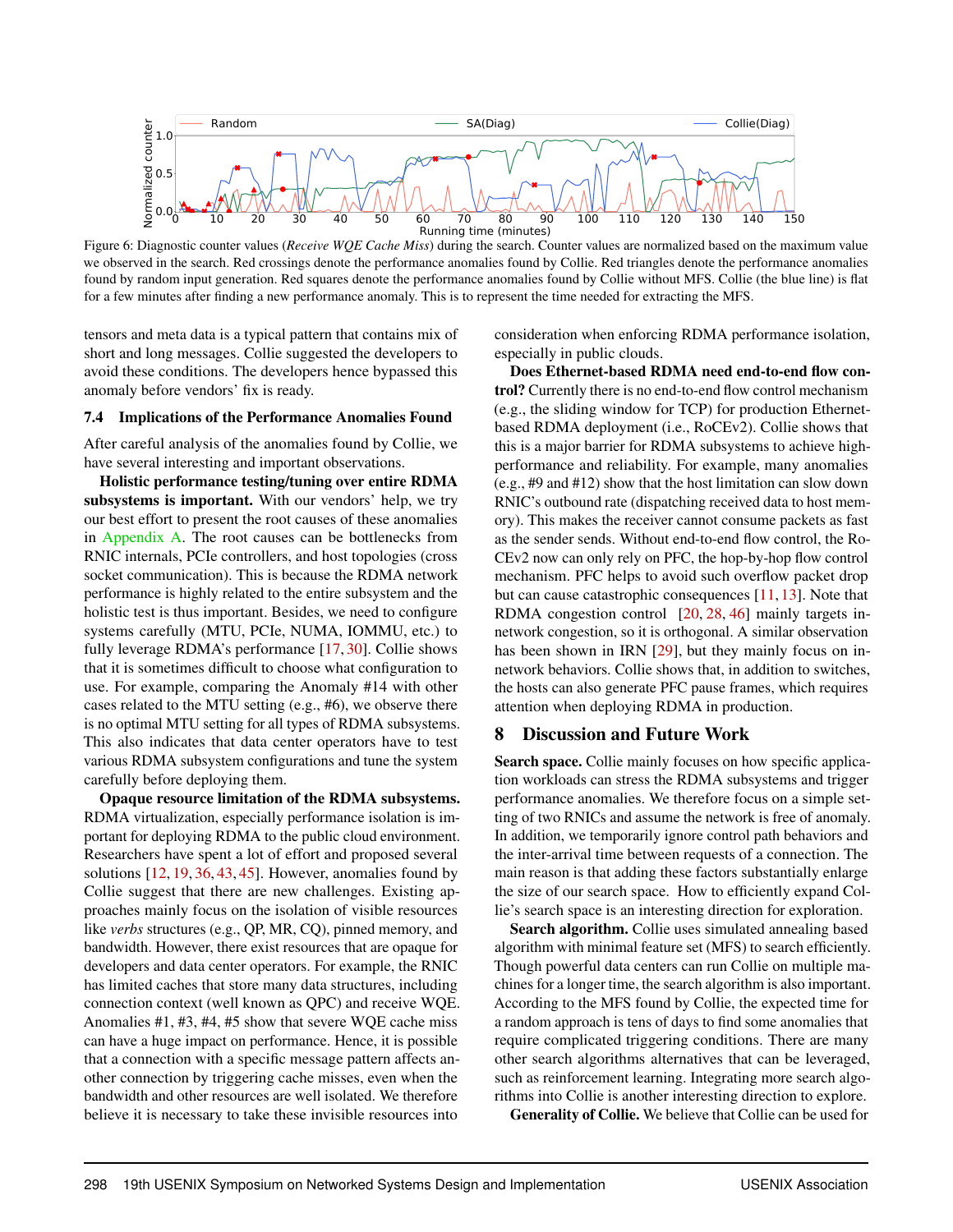any type of RDMA subsystem or even subsystems with other types of NICs. For example, though the link/transport protocols are different for Infiniband and RoCEv2, the NIC internal structures should be similar (e.g., both can use Mellanox CX-6 VPI RNIC). Collie only relies on non-proprietary counters that expose NIC internal status. Therefore, this methodology should be generalizable to any NIC in any deployment environment if similar counters are available.

Analysis of Performance Anomalies. Collie is designed to uncover anomalies and help to bypass them from the perspective of data center operators, so it assumes minimal hardware knowledge of RDMA subsystems for generality and does not directly analyze the underlying causes. However, since the anomalies found by Collie can be severe (e.g., triggering PFC pause storms), we believe to fully understand them is also an important direction to explore. For example, as mentioned in [§7.4,](#page-12-1) many anomalies are due to bottlenecks on some opaque resources. Both RNIC vendors and data center operators hence need to understand what extra resources should be considered if they want to provide performance isolation for RDMA in a public cloud.

# 9 Related Work

Hardware bottlenecks in host networking. With the fast growth in NIC performance, researchers have noticed several potential hardware bottlenecks in host networking. Neugebauer et al. [\[30\]](#page-15-14) study the implication of PCIe performance in host networking. Farshin et al. [\[6\]](#page-14-17) examine when and when not Intel Data Direct I/O technology can speed up host networking by allowing NIC to access CPU's last-level cache directly. Kalia et al. [\[15\]](#page-14-12) observe the scalability bottlenecks of caching per-connection metadata in RNIC. Stanko et al. [\[32\]](#page-15-3) study how the number of connections and memory regions affect performance. These works have raised our attention to RNIC hardware behaviors. Our work is on a different angle: we systematically uncover the performance anomalies that can be triggered by specific application workload due to hardware bottlenecks.

Fuzz testing. Our techniques are in the broader category of fuzz testing. There are three types of fuzz testing: blackbox  $[25, 26]$  $[25, 26]$  $[25, 26]$ , white-box  $[7, 9, 10]$  $[7, 9, 10]$  $[7, 9, 10]$  $[7, 9, 10]$  $[7, 9, 10]$ , and gray-box fuzzing  $[1, 40]$  $[1, 40]$  $[1, 40]$ . Black-box fuzzing is to generate random inputs to test a program, and usually black-box fuzzing can only uncover shallow bugs. In our context, this is also true that using randomly generated application workload can only uncover a small set of anomalies  $(\frac{8}{3})$ . White-box fuzzing is to use symbolic execution on source code to guide the fuzzer to generate inputs that can have high coverage. We do not have the internal designs of the various components within an RDMA subsystem, so we cannot use white-box approaches. Gray-box fuzzing in the software context is to use the coverage in the control flow graph to guide the fuzzer to incrementally generate inputs that can lead to larger coverage. Our approach is similar to gray-box fuzzing that we both use simulated annealing

and mutation-based test case generation. However, the key difference is that we use hardware counters in the RDMA subsystem to guide the search rather than the coverage on the control flow graphs of the source code.

Application design on top of RDMA. Many RDMA application designs leverage specific RDMA performance characteristics, and some already try to circumvent certain RNIC performance anomalies. HERD [\[16\]](#page-14-4) uses UD SEND and UC Write to implement an RPC library for reduced RNIC packet processing overheads and better scalability. FaSST [\[18\]](#page-14-23) and eRPC [\[15\]](#page-14-12) uses UD to further mitigate RNIC scalability bottlenecks in RPC libraries. Kalia et al. [\[17\]](#page-14-13) provide guidelines to optimize HERD's transport by considering PCIe bottlenecks. FaRM [\[4,](#page-14-3) [5\]](#page-14-24) uses RC to access remote in-memory keyvalue stores, so that it can use RDMA 1-sided READ/WRITE operation for reduced CPU overheads. Our goal is complementary: we systematically uncover the set of performance anomalies of RDMA subsystems that application developers need to be aware of. We show that for RDMA developers, in reality, there is no optimal choice for a particular design decision (e.g., all transport types have certain performance anomalies). Developers therefore need to have a holistic view of all the design decisions and the entire RDMA subsystem before designing and implementing RDMA applications.

# 10 Conclusion

RDMA has been increasingly used in the industry for its low latency and reduced CPU overheads. Performance anomalies hurt application performance and can lead to catastrophic consequences (e.g., deadlocking the data center network). We build Collie, a tool to help RDMA users to find performance anomalies of the entire RDMA subsystems, without the need for access to any hardware internals design. Collie constructs a comprehensive search space for RDMA application workloads and finds performance anomalies by using simulated annealing to optimize two types of vendor-provided counters. We evaluate Collie on 8 commodity RDMA subsystems and Collie found 15 new performance anomalies that are all acknowledged by the vendor. 7 of them are already fixed under vendors' guidance. We also present our experience in using Collie to guide our development of an RDMA RPC library and help our distributed machine learning applications bypass performance anomalies before vendor fix is ready. Collie is available at https://github.[com/bytedance/Collie](https://github.com/bytedance/Collie).

# Acknowledgement

We thank Alvin R. Lebeck, Xiaowei Yang, Xi Wang, Wei Bai, Mahmoud Elhaddad, Jitu Padhye, and Shachar Raindel for their helpful comments and discussion. We thank NVIDIA, Broadcom, and AMD for their strong technical support. We thank our shepherd Costin Raiciu and other anonymous reviewers for their insightful feedback. Our work is partially supported by an Amazon Research Award, a Meta Research Award, and an IBM Academic Award.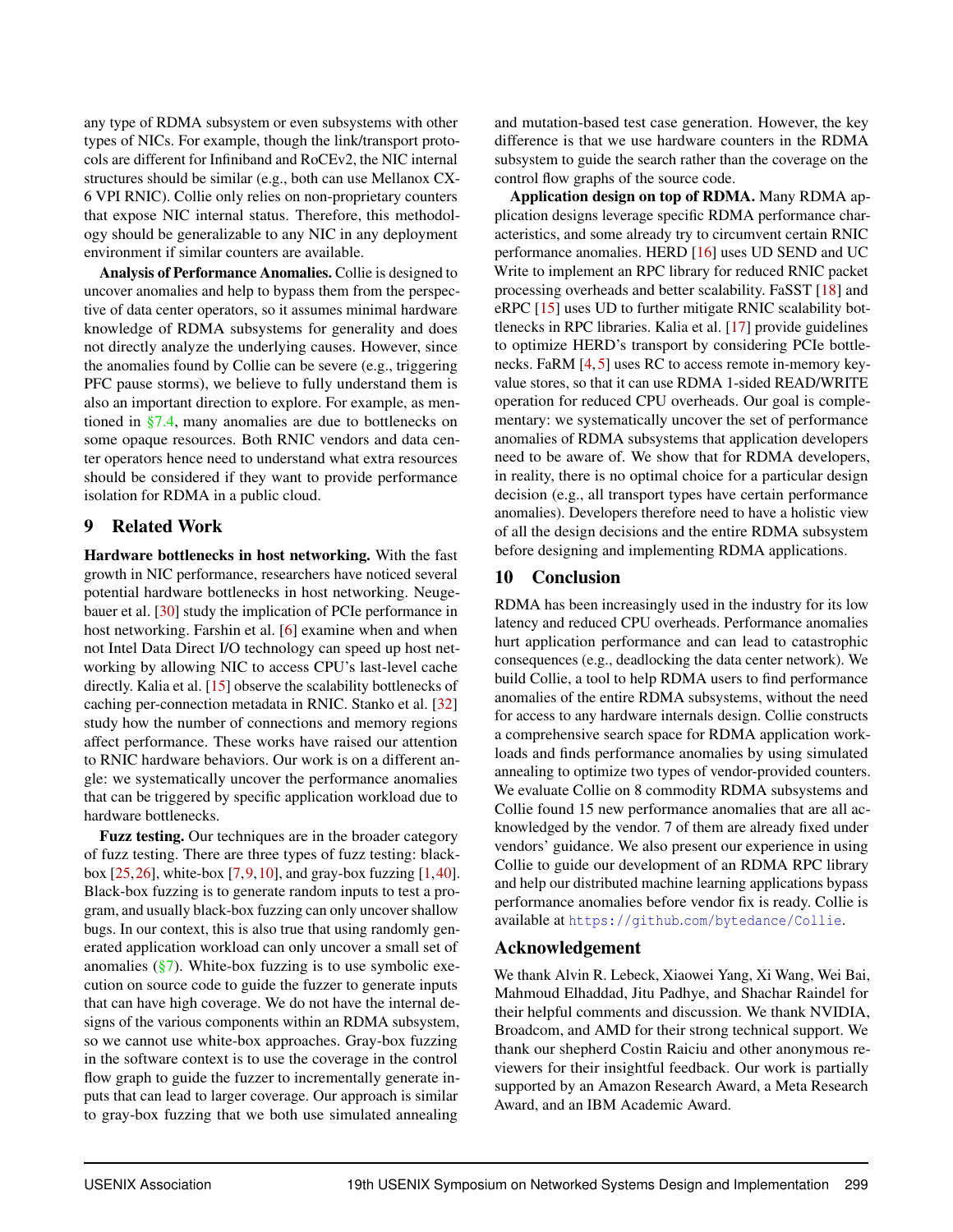# References

- <span id="page-14-22"></span>[1] Marcel Böhme, Van-Thuan Pham, Manh-Dung Nguyen, and Abhik Roychoudhury. Directed Greybox Fuzzing. In *CCS*, 2017.
- <span id="page-14-2"></span>[2] Chiranjeeb Buragohain, Knut Magne Risvik, Paul Brett, Miguel Castro, Wonhee Cho, Joshua Cowhig, Nikolas Gloy, Karthik Kalyanaraman, Richendra Khanna, John Pao, et al. A1: A Distributed In-Memory Graph Database. In *SIGMOD*, 2020.
- <span id="page-14-11"></span>[3] Youmin Chen, Youyou Lu, and Jiwu Shu. Scalable RDMA RPC on Reliable Connection with Efficient Resource Sharing. In *EuroSys*, 2019.
- <span id="page-14-3"></span>[4] Aleksandar Dragojević, Dushyanth Narayanan, Miguel Castro, and Orion Hodson. FaRM: Fast Remote Memory. In *NSDI*, 2014.
- <span id="page-14-24"></span>[5] Aleksandar Dragojevic, Dushyanth Narayanan, Ed- ´ mund B. Nightingale, Matthew Renzelmann, Alex Shamis, Anirudh Badam, and Miguel Castro. No Compromises: Distributed Transactions with Consistency, Availability, and Performance. In *SOSP*, 2015.
- <span id="page-14-17"></span>[6] Alireza Farshin, Amir Roozbeh, Gerald Q. Maguire Jr., and Dejan Kostic. Reexamining Direct Cache Access to ´ Optimize I/O Intensive Applications for Multi-hundredgigabit Networks. In *USENIX ATC*, 2020.
- <span id="page-14-19"></span>[7] Vijay Ganesh, Tim Leek, and Martin Rinard. Taint-Based Directed Whitebox Fuzzing. In *ICSE*, 2009.
- <span id="page-14-7"></span>[8] Yixiao Gao, Qiang Li, Lingbo Tang, Yongqing Xi, Pengcheng Zhang, Wenwen Peng, Bo Li, Yaohui Wu, Shaozong Liu, Lei Yan, Fei Feng, Yan Zhuang, Fan Liu, Pan Liu, Xingkui Liu, Zhongjie Wu, Junping Wu, Zheng Cao, Chen Tian, Jinbo Wu, Jiaji Zhu, Haiyong Wang, Dennis Cai, and Jiesheng Wu. When Cloud Storage Meets RDMA. In *NSDI*, 2021.
- <span id="page-14-20"></span>[9] Patrice Godefroid, Adam Kiezun, and Michael Y. Levin. Grammar-Based Whitebox Fuzzing. In *PLDI*, 2008.
- <span id="page-14-21"></span>[10] Patrice Godefroid, Michael Y. Levin, and D. Molnar. Automated Whitebox Fuzz Testing. In *NDSS*, 2008.
- <span id="page-14-0"></span>[11] Chuanxiong Guo, Haitao Wu, Zhong Deng, Gaurav Soni, Jianxi Ye, Jitu Padhye, and Marina Lipshteyn. RDMA over Commodity Ethernet at Scale. In *SIGCOMM*, 2016.
- <span id="page-14-15"></span>[12] Zhiqiang He, Dongyang Wang, Binzhang Fu, Kun Tan, Bei Hua, Zhi-Li Zhang, and Kai Zheng. MasQ: RDMA for Virtual Private Cloud. In *SIGCOMM*, 2020.
- <span id="page-14-6"></span>[13] Shuihai Hu, Yibo Zhu, Peng Cheng, Chuanxiong Guo, Kun Tan, Jitendra Padhye, and Kai Chen. Deadlocks in Datacenter Networks: Why Do They Form, and How to Avoid Them. In *HotNets*, 2016.
- <span id="page-14-5"></span>[14] Yimin Jiang, Yibo Zhu, Chang Lan, Bairen Yi, Yong Cui, and Chuanxiong Guo. A Unified Architecture for Accelerating Distributed DNN Training in Heterogeneous GPU/CPU Clusters. In *OSDI*, 2020.
- <span id="page-14-12"></span>[15] Anuj Kalia, Michael Kaminsky, and David Andersen. Datacenter RPCs can be General and Fast. In *NSDI*, 2019.
- <span id="page-14-4"></span>[16] Anuj Kalia, Michael Kaminsky, and David G. Andersen. Using RDMA Efficiently for Key-Value Services. In *SIGCOMM*, 2014.
- <span id="page-14-13"></span>[17] Anuj Kalia, Michael Kaminsky, and David G. Andersen. Design Guidelines for High Performance RDMA Systems. In *USENIX ATC*, 2016.
- <span id="page-14-23"></span>[18] Anuj Kalia, Michael Kaminsky, and David G. Andersen. FaSST: Fast, Scalable and Simple Distributed Transactions with Two-Sided (RDMA) Datagram RPCs. In *OSDI*, 2016.
- <span id="page-14-16"></span>[19] Daehyeok Kim, Tianlong Yu, Hongqiang Harry Liu, Yibo Zhu, Jitu Padhye, Shachar Raindel, Chuanxiong Guo, Vyas Sekar, and Srinivasan Seshan. FreeFlow: Software-based Virtual RDMA Networking for Containerized Clouds. In *NSDI*, 2019.
- <span id="page-14-1"></span>[20] Yuliang Li, Rui Miao, Hongqiang Harry Liu, Yan Zhuang, Fei Feng, Lingbo Tang, Zheng Cao, Ming Zhang, Frank Kelly, Mohammad Alizadeh, and Minlan Yu. HPCC: High Precision Congestion Control. In *SIGCOMM*, 2019.
- <span id="page-14-14"></span>[21] Ashlie Martinez and Vijay Chidambaram. CrashMonkey: A Framework to Automatically Test File-System Crash Consistency. In *HotStorage*, 2017.
- <span id="page-14-9"></span>[22] Mellanox. Device Proprietary Counters. https://docs.nvidia.[com/networking/display/](https://docs.nvidia.com/networking/display/WINOFv55052000/Device+Proprietary+Counters) [WINOFv55052000/Device+Proprietary+Counters](https://docs.nvidia.com/networking/display/WINOFv55052000/Device+Proprietary+Counters).
- <span id="page-14-10"></span>[23] Mellanox. NEO-Host. [https://](https://support.mellanox.com/s/productdetails/a2v50000000N2OlAAK/mellanox-neohost) support.mellanox.[com/s/productdetails/](https://support.mellanox.com/s/productdetails/a2v50000000N2OlAAK/mellanox-neohost) [a2v50000000N2OlAAK/mellanox-neohost](https://support.mellanox.com/s/productdetails/a2v50000000N2OlAAK/mellanox-neohost).
- <span id="page-14-8"></span>[24] Mellanox Adapters Programmer's Reference Manual (PRM). [https://](https://www.mellanox.com/related-docs/user_manuals/Ethernet_Adapters_Programming_Manual.pdf) www.mellanox.[com/related-docs/user\\_manuals/](https://www.mellanox.com/related-docs/user_manuals/Ethernet_Adapters_Programming_Manual.pdf) [Ethernet\\_Adapters\\_Programming\\_Manual](https://www.mellanox.com/related-docs/user_manuals/Ethernet_Adapters_Programming_Manual.pdf).pdf, 2021.
- <span id="page-14-18"></span>[25] Barton Miller, Mengxiao Zhang, and Elisa Heymann. The Relevance of Classic Fuzz Testing: Have We Solved This One? *IEEE Transactions on Software Engineering*, page 1–1, 2020.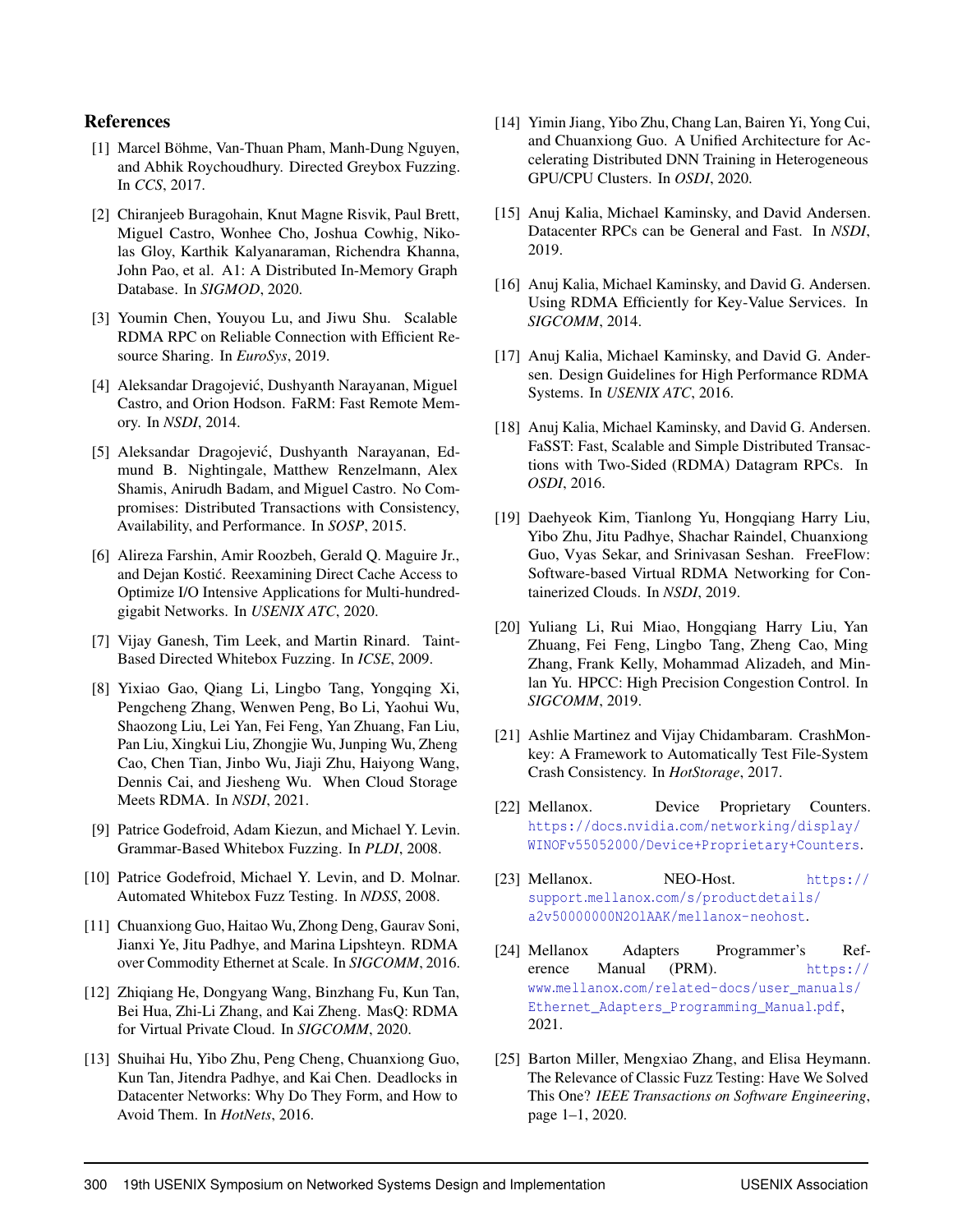- <span id="page-15-19"></span>[26] Barton P. Miller, Louis Fredriksen, and Bryan So. An Empirical Study of the Reliability of UNIX Utilities. *Commun. ACM*, 33(12):32–44, December 1990.
- <span id="page-15-10"></span>[27] Christopher Mitchell, Yifeng Geng, and Jinyang Li. Using One-Sided RDMA Reads to Build a Fast, CPU-Efficient Key-Value Store. In *USENIX ATC*, 2013.
- <span id="page-15-7"></span>[28] Radhika Mittal, Vinh The Lam, Nandita Dukkipati, Emily Blem, Hassan Wassel, Monia Ghobadi, Amin Vahdat, Yaogong Wang, David Wetherall, and David Zats. TIMELY: RTT-Based Congestion Control for the Datacenter. In *SIGCOMM*, 2015.
- <span id="page-15-18"></span>[29] Radhika Mittal, Alexander Shpiner, Aurojit Panda, Eitan Zahavi, Arvind Krishnamurthy, Sylvia Ratnasamy, and Scott Shenker. Revisiting Network Support for RDMA. In *SIGCOMM*, 2018.
- <span id="page-15-14"></span>[30] Rolf Neugebauer, Gianni Antichi, José Fernando Zazo, Yury Audzevich, Sergio López-Buedo, and Andrew W. Moore. Understanding PCIe Performance for End Host Networking. In *SIGCOMM*, 2018.
- <span id="page-15-13"></span>[31] Fernando Nogueira. Bayesian Optimization: Open source constrained global optimization tool for Python. [https://github](https://github.com/fmfn/BayesianOptimization).com/fmfn/ [BayesianOptimization](https://github.com/fmfn/BayesianOptimization), 2014.
- <span id="page-15-3"></span>[32] Stanko Novakovic, Yizhou Shan, Aasheesh Kolli, Michael Cui, Yiying Zhang, Haggai Eran, Boris Pismenny, Liran Liss, Michael Wei, Dan Tsafrir, and Marcos Aguilera. Storm: A Fast Transactional Dataplane for Remote Data Structures. In *SYSTOR*, 2019.
- <span id="page-15-9"></span>[33] OSU benchmarks. [https://mvapich](https://mvapich.cse.ohio-state.edu/benchmarks/).cse.ohiostate.[edu/benchmarks/](https://mvapich.cse.ohio-state.edu/benchmarks/), 2021.
- <span id="page-15-5"></span>[34] OFED perftest. https://github.[com/linux-rdma/](https://github.com/linux-rdma/perftest) [perftest](https://github.com/linux-rdma/perftest), 2021.
- <span id="page-15-6"></span>[35] IEEE DCB. 802.1Qbb - Priority-based Flow Control. https://1.ieee802.[org/dcb/802-1qbb/](https://1.ieee802.org/dcb/802-1qbb/), 2021.
- <span id="page-15-15"></span>[36] Jonas Pfefferle, Patrick Stuedi, Animesh Trivedi, Bernard Metzler, Ionnis Koltsidas, and Thomas R. Gross. A Hybrid I/O Virtualization Framework for RDMA-Capable Network Interfaces. In *VEE*, 2015.
- <span id="page-15-4"></span>[37] Kun Qian, Wenxue Cheng, Tong Zhang, and Fengyuan Ren. Gentle Flow Control: Avoiding Deadlock in Lossless Networks. In *SIGCOMM*, 2019.
- <span id="page-15-12"></span>[38] Linux rdma-core. [https://github](https://github.com/linux-rdma/rdma-core).com/linux[rdma/rdma-core](https://github.com/linux-rdma/rdma-core), 2021.
- <span id="page-15-11"></span>[39] Waleed Reda, Marco Canini, Dejan Kostić, and Simon Peter. RDMA is Turing complete, we just did not know it yet!, 2021.
- <span id="page-15-20"></span>[40] Sergej Schumilo, Cornelius Aschermann, Robert Gawlik, Sebastian Schinzel, and Thorsten Holz. kAFL: Hardware-Assisted Feedback Fuzzing for OS Kernels. In *USENIX Security*, 2017.
- <span id="page-15-1"></span>[41] Jiaxin Shi, Youyang Yao, Rong Chen, Haibo Chen, and Feifei Li. Fast and Concurrent RDF Queries with RDMA-Based Distributed Graph Exploration. In *OSDI*, 2016.
- <span id="page-15-8"></span>[42] Arjun Singhvi, Aditya Akella, Dan Gibson, Thomas F. Wenisch, Monica Wong-Chan, Sean Clark, Milo M. K. Martin, Moray McLaren, Prashant Chandra, Rob Cauble, Hassan M. G. Wassel, Behnam Montazeri, Simon L. Sabato, Joel Scherpelz, and Amin Vahdat. 1RMA: Re-Envisioning Remote Memory Access for Multi-Tenant Datacenters. In *SIGCOMM*, 2020.
- <span id="page-15-16"></span>[43] Shin-Yeh Tsai and Yiying Zhang. LITE Kernel RDMA Support for Datacenter Applications. In *SOSP*, 2017.
- <span id="page-15-2"></span>[44] Jilong Xue, Youshan Miao, Cheng Chen, Ming Wu, Lintao Zhang, and Lidong Zhou. Fast Distributed Deep Learning over RDMA. In *EuroSys*, 2019.
- <span id="page-15-17"></span>[45] Yiwen Zhang, Yue Tan, Brent Stephens, and Mosharaf Chowdhury. Justitia: Software Multi-Tenancy in Hardware Kernel-Bypass Networks. In *NSDI*, 2022.
- <span id="page-15-0"></span>[46] Yibo Zhu, Haggai Eran, Daniel Firestone, Chuanxiong Guo, Marina Lipshteyn, Yehonatan Liron, Jitendra Padhye, Shachar Raindel, Mohamad Haj Yahia, and Ming Zhang. Congestion Control for Large-Scale RDMA Deployments. In *SIGCOMM*, 2015.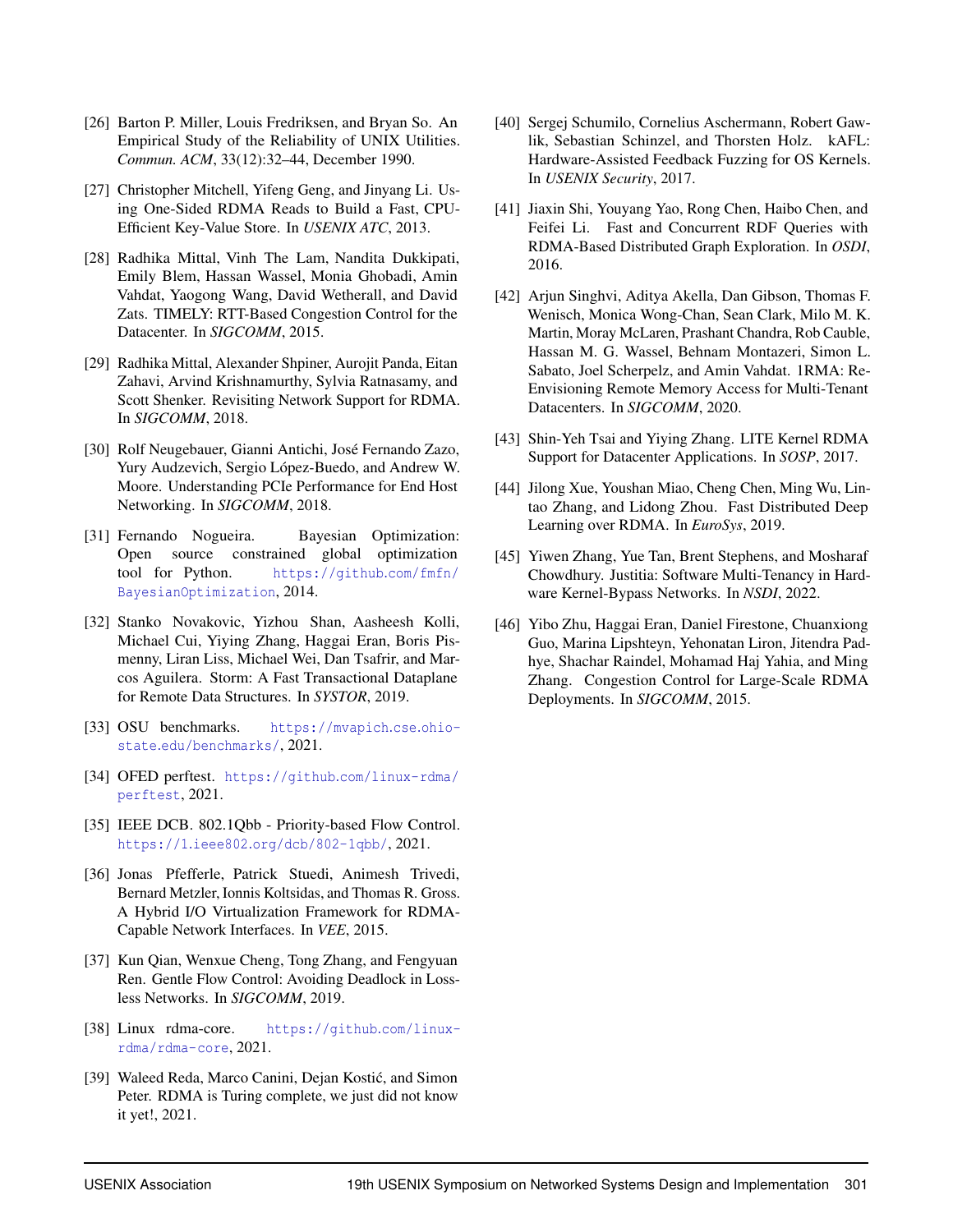# <span id="page-16-0"></span>A Performance Anomalies Found

More details of these anomalies and the lesson we learn are included in this section. We present a concrete example of each anomaly and try our best to simplify each anomaly so that they can be reproduced easier. It is possible to find milder or stricter conditions that trigger the anomaly. We, to the best of our knowledge, also categorize these performance anomalies to their root causes based on our observation and conversations with our vendors.

#### A.1 Subsystem F with Mellanox 200 Gbps CX-6 VPI

#### Root cause #1: Receive WQE cache misses bottleneck RNIC receiving rate.

*(New) Anomaly #1: UD with large WQE batch size and long WQ causes PFC pause frames and drastic throughput drop.* Collie observes that the pause duration ratio can be up to  $\approx$  20.0% with only a single UD QP. The pause duration ratio means that RNIC is asking the corresponding switch port to pause for  $\approx 200$  milliseconds within one second on average. We share the NIC vendor with our traffic engine tool and the running command. They have reproduced the anomaly in their environments, but the root cause is still not clear yet. Therefore, we claim this anomaly not fixed yet. To the best of our knowledge, it is likely due to the cache miss triggered by the pre-fetch mechanism for the receive WQE. This bottlenecks the receiver from receiving traffic.

Here is a simplified concrete trigger setting of Anomaly #1: There is 1 connection of UD QP using SEND/RECV Opcode. Each QP has 1 sending MR of 64KB and 1 receiving MR of 64KB. Each QP has a work queue of length 256 (i.e.,  $max\_send/recv\_wr = 256$ . The MTU is 2KB. The sender keeps sending 64 requests in a batch. Each request only has one SG element and a fixed size of 2KB.

*(New) Anomaly #2: UD with small WQE batch size, long WQ, small messages, and a few connections causes throughput to drop without pause frames.*

This anomaly is similar to #1 but more tricky and has a different end-to-end symptom. Unlike #1, Collies does not observe PFC pause frames when the setting is slightly different from #1: if the sender does not post sending requests in batch or the batch size is small (e.g., less than 8) and the messages are relatively small (e.g., 512B, 1KB), the throughput will drop by more than 20% without any PFC pause frame triggered when the receiver has an extremely long work queue. If we set a smaller work queue for the receiver, the throughput returns to the line rate. This anomaly is also reproduced and acknowledged by NIC vendor. We conjecture that it has a similar root cause to #1, but due to unknown RNIC bottlenecks, it behaves differently that the throughput drops without pause frame.

Here is a simplified concrete trigger setting of Anomaly #2: There are 16 connections of UD QP using SEND/RECV Opcode. Each QP has 1 sending MR of 64KB and 1 receiving MR of 64KB. Each QP has a work queue of length 1024. The

MTU is 1KB. The sender keeps sending 4 requests in a batch. Each request only has one SG element of 1KB.

*(New) Anomaly #3: RC READ with large messages causes PFC pause frames when MTU is under 1500 (the default MTU for Ethernet).*

We observe the throughput drops drastically once we use RDMA READ opcode with 1500 MTU (1024 for RDMA), the default value for our data centers. The pause duration can be up to 10% and throughput drops to less than half. We report this to our NIC vendor and they tell us the low MTU may trigger the RNIC internal packet processing bottleneck for this 200 Gbps NIC. We carefully survey the potential effect of MTU modification in our deployment and modify the MTU from 1500 to 4200, which supports 4096 as RDMA MTU. This anomaly is successfully fixed in this way.

Here is a simplified concrete trigger setting of Anomaly #3: There are 8 connections of RC QP using Read opcode. Each QP has 1 sending MR of 4MB and 1 receiving MR of 4MB. Each QP has a work queue of length 128. The MTU is 1KB. The sender keeps sending RDMA READ requests. Each request only has one SG element and a fixed size of 4MB.

*(New) Anomaly #4: Bidirectional RC READ with large WQE batch size, long SG list, and a few connections causes PFC pause frames, even when MTU is set to 4200 (4096 for RDMA).*

This anomaly is tricky but severe. Even with 4200 MTU (Anomaly #3 is solved), Collie observes about 30% PFC pause duration ratio that when bidirectional RDMA READ happens and both sides post a large number of requests in a batch (e.g., 32), each request consists of multiple scatter gather element (e.g., 4) and there are a few connections (e.g.,  $\approx$  160). As usual, this newly found anomaly is reported to the vendor and they have reproduced and confirmed the anomaly. For now, the root cause of this anomaly is still unknown. Therefore, we claim this anomaly not fixed yet.

Here is a simplified concrete trigger setting of Anomaly #4: There are 80 connections of RC QP using Read opcode for each direction. Each QP has 1 sending MR of 64KB and 1 receiving MR of 64KB. Each QP has a work queue of length 128. The MTU is 4KB. The sender keeps sending 128 requests in a batch. Each request has 4 SG elements and a fixed size of 128B.

*(New) Anomaly #5: RC SEND with small MTU, large WQE batch, long WQ, and long messages causes PFC pause frames and drastic throughput drop.*

*(New) Anomaly #6: RC SEND with small MTU, small WQE batch, large SG list batch, long WQ, small messages, and a few connections causes reduced throughput without any pause frame.*

They are similar to UD ones (Anomaly #1 and #2) but have a more complex and stricter trigger. For example, Collie observes such anomaly only when MTU is small (e.g., 1024 for RDMA), work depth exceeds 1K for each QP as well as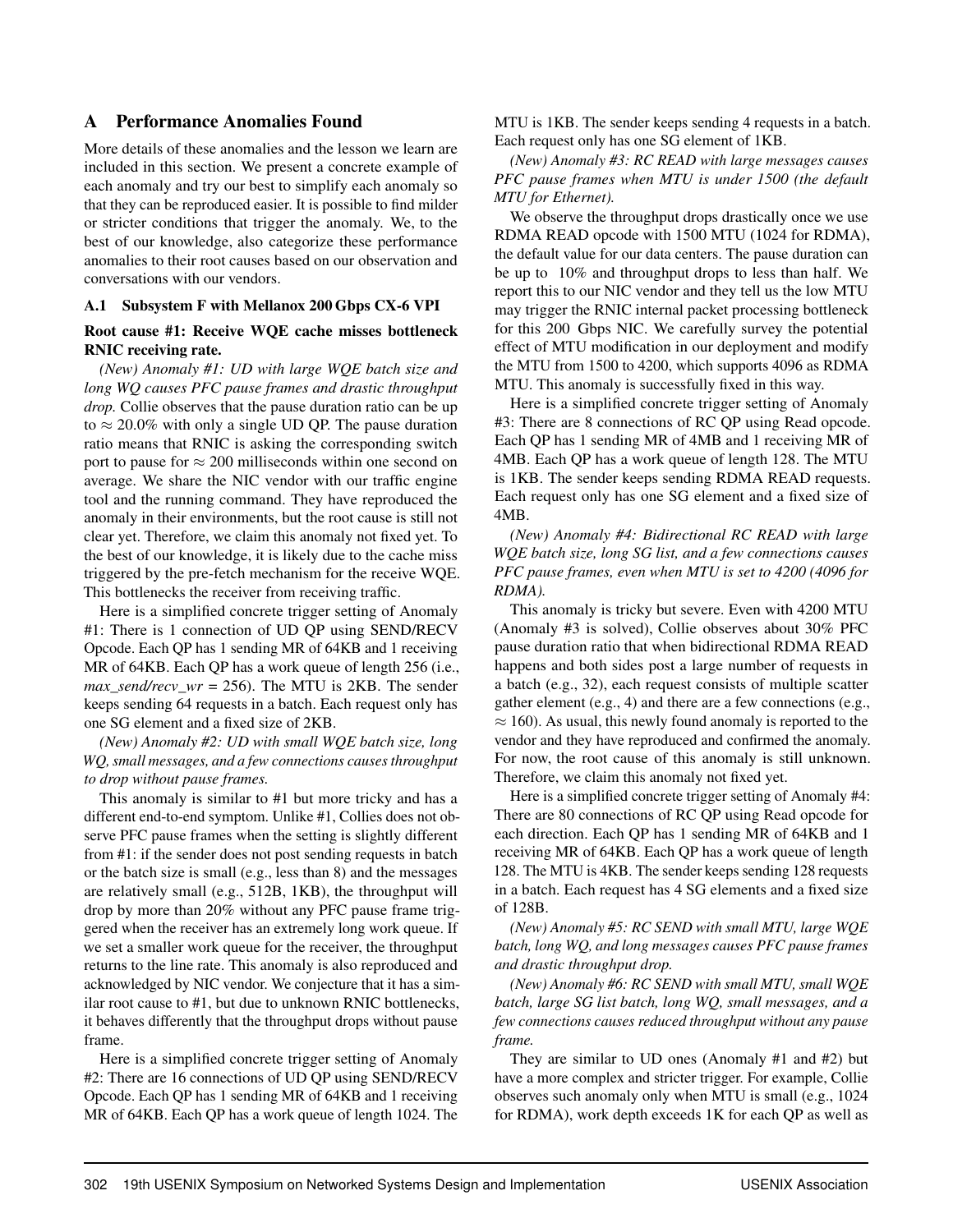post multiple receive WQE in a batch. These anomalies are different because they have different QP types and stricter trigger conditions. For example, those anomalous application workloads in #1 and #2 won't trigger anomalies if we only switch the type of QP from UD to RC. Several discussion with our vendors tells us that the *Reliable Connection* type contains some subtle variance inside the RNIC that result in such difference. These two are currently not fixed yet.

Here is a simplified concrete trigger setting of Anomaly #5: There is 1 connection of RC QP using SEND/RECV opcode. Each QP has 1 sending MR of 64KB and 1 receiving MR of 64KB. Each QP has a work queue of length 1024. The MTU is 1KB. The sender keeps sending 64 requests in a batch. Each request has 2 SG elements and a fixed size of 2KB.

Here is a simplified concrete trigger setting of Anomaly #6: There are 32 connections of RC QP using SEND/RECV opcode. Each QP has 1 sending MR of 64KB and 1 receiving MR of 64KB. Each QP has a work queue of length 1024. The MTU is 1KB. The sender keeps sending 8 requests in a batch. Each request has 2 SG elements and a fixed size of 1KB.

Root cause #2: Interconnect Context Memory cache misses reduce RNIC sending rates.

*(New) Anomaly #7: RC WRITE with many QPs, small messages, small WQ depth, and small WQE batch size causes reduced throughput.*

*(New) Anomaly #8: RC WRITE with many MRs, small messages, and small WQE batch size causes reduced throughput.*

Though these two anomalies are well-known as the RDMA scalability problem, our real applications do not meet them even when the number of QPs exceeds 10K and the number of MRs exceeds 100K. However, Collie uncovers these two so we classified them into *New* anomalies. We take a deep look into how Collie discovers them and have many discussions with our vendors. We find our experience interesting and worthy of sharing: RNIC caches many necessary structures on its cache (e.g., memory translation table and connection context). When a request triggers cache miss, the RNIC has to issue extra PCIe operation to fetch them from the host DRAM. This will certainly induce extra PCIe latency for processing this request (victim request). However, RNIC is highly pipelined, so even when the victim request has finished the PCIe operation, it may still have to wait for the other pipeline stages to get ready (e.g., a previous long egress request blocks this short egress request). Therefore, if the request size is relatively large enough, the cache miss will not have a large effect on end-to-end performance because the overhead is hidden due to the pipeline.

Here is a simplified concrete trigger setting of Anomaly #7: There are 480 connections of RC QP using RDMA WRITE opcode. Each QP has 1 sending MR of 64KB and 1 receiving MR of 64KB. Each QP has a work queue of length 16. The MTU is 1KB. The sender keeps sending requests without WQE batch. Each request has 1 SG element and a fixed size of 512B.

Here is a simplified concrete trigger setting of Anomaly #8: There are 24 connections of RC QP using RDMA WRITE opcode. Each QP has 1024 sending MR of 64KB and 1024 receiving MR of 64KB. Each QP has a work queue of length 128. The MTU is 1KB. The sender keeps sending requests without WQE batching. Each request has 1 SG element and a fixed size of 512B.

#### Root cause #3: PCIe controller blocks RNIC from reading host memory.

*(Old) Anomaly #9: Bidirectional traffic with a mixture of small and large messages in an SG list on particular AMD servers causes PFC pause frames and drastic throughput drop.*

This anomaly is found by one of our production applications that keeps sending such message patterns (described in [2\)](#page-3-1). The root cause of this anomaly is due to PCIe ordering issue. If the RNIC on the AMD server is not configured as PCIe relaxed ordering device, a DMA request may be blocked by the previous one. Therefore, when bidirectional traffic with a mix of short and long requests. The ingress short requests, together with the completion of egress traffic, blocks the ingress long requests. This results in RNIC buffer accumulation and triggers a large amount of PFC pause frames. The throughput can only achieve 60 Gbps with 25% pause frame duration ratio on average. With much effort from our appreciative vendors, we finally fix this by configuring RNIC as a forced relaxed ordering PCIe device.

Here is a simplified concrete trigger setting of Anomaly #9: There are 8 connections of RC QP using RDMA WRITE opcode for each direction. Each QP has 1 sending MR of 4MB and 1 receiving MR of 4MB. Each QP has a work queue of length 128. The MTU is 4KB. The sender keeps sending 8 requests in a batch. Each request has 3 SG elements and the pattern is [128B, 64KB, 1KB].

#### Root cause #4: RNIC packet processing bottleneck.

*(New) Anomaly #10: Bidirectional RC Write with large WQE batch size, a mixture of long messages and lots of short messages, and a few connections causes PFC pause frames.*

Collie finds that when several RC QPs keep posting multiple short requests (e.g., 64B, 128B) in batch and a few long requests for both directions, a large amount of pause duration is triggered. This RNIC of the RDMA subsystem has already been configured as forced relaxed ordering PCIe device (Anomaly #8 is solved). Our vendors have confirmed this anomaly and announce it fixed in their upcoming firmware release. The lengthy discussion with our vendor shows us the rough root cause: some component for packet processing inside the RNIC is not fully bidirectional, and our bidirectional reliable traffic (requires packet-level ACK) pattern with a huge amount of short requests, trigger that component's bottleneck. This results in long requests blocked and then many PFC pause frames are generated.

Here is a simplified concrete trigger setting of Anomaly #10: There are 320 connections of RC QP using RDMA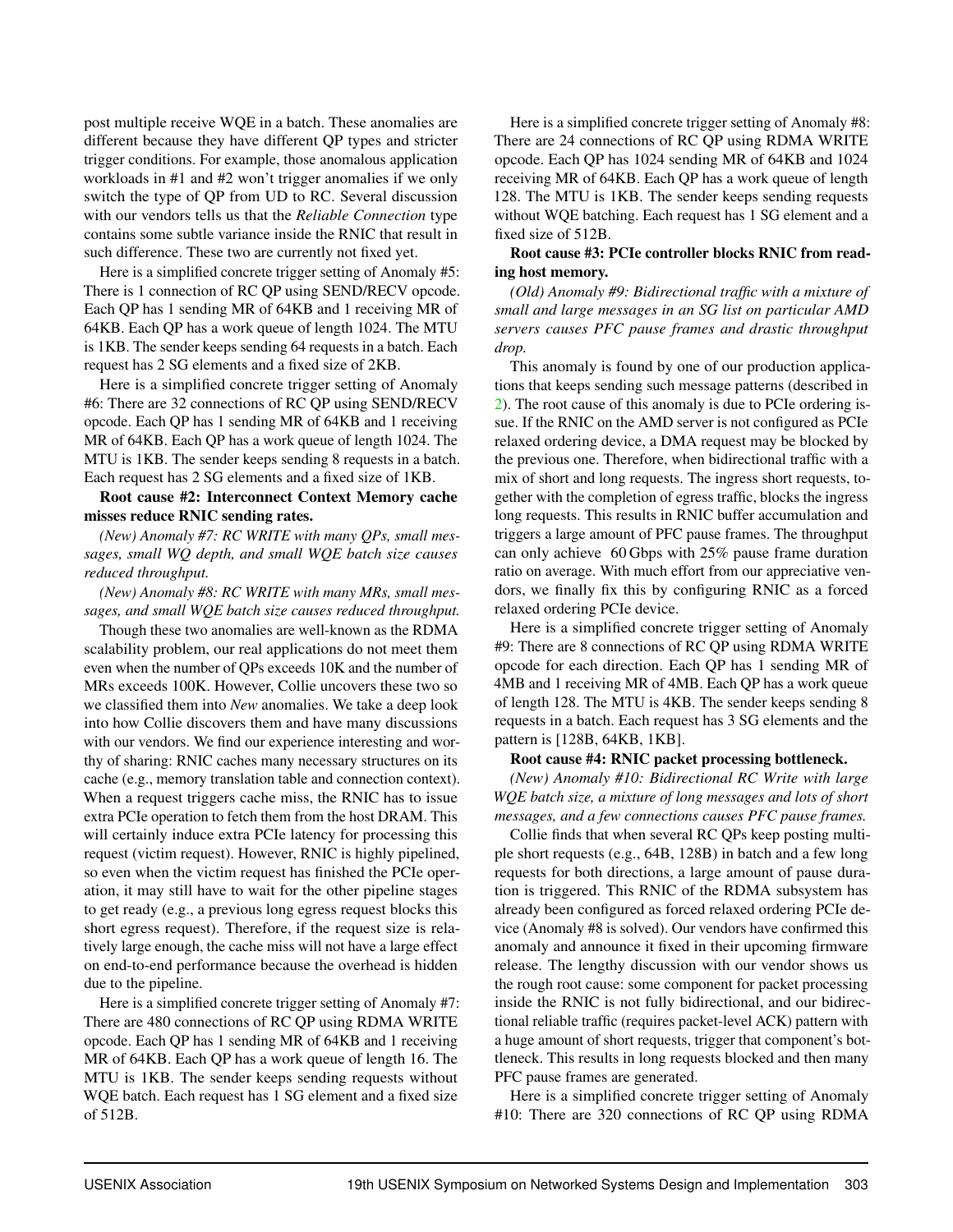WRITE opcode for each direction. Each OP has 1 sending MR of 64KB and 1 receiving MR of 64KB. Each QP has a work queue of length 128. The MTU is 1KB. The sender keeps sending 64 requests in a batch. Each request has 1 SG element and the pattern is [64KB, 128B, 128B, 128B].

Root cause #5: Host topology causes PCIe latency to increase, and this bottlenecks RNIC receiving rate.

*(New) Anomaly #11: On specific types of AMD servers, Bidirectional cross-socket traffic causes pause frame storm and drastic throughput drop.*

Collie outputs the minimal feature set with only source/destination NUMA set and bidirectional traffic, indicating these two are the dominant factors. With this bidirectional (A to B and B to A) cross-socket NUMA setting (e.g., NUMA 0 from socket 0 for A and NUMA 2 from socket 1 for B, where socket 0 is the affinitive node for RNIC), even mild traffic with only a single connection can trigger up to 15.7% pause frame duration ratio. After several conversations with our RNIC and server vendors, we conjecture the root cause lies in these particular servers' cross-socket performance because we run the same traffic with the same NIC on different servers but do not observe the same phenomenon. We consider this anomaly as fixed because the vendor helps us roughly understand the root cause and suggest we use 2x100 Gbps NIC (each for a socket) to reduce cross-socket traffic, and we follow this guidance.

Here is a simplified concrete trigger setting of Anomaly #11: There is 1 connection of RC QP using RDMA WRITE opcode for each direction. Each QP has 32 sending MR of 4MB and 32 receiving MR of 4MB. Each QP has a work queue of length 128. The MTU is 4KB. The sender keeps sending 16 requests in a batch. Each request has 1 SG element with a fixed size of 256KB. The QP on host A is using the memory of socket 0 and the QP on host B is using the memory of socket 1.

## *(Old) Anomaly #12: GPU-direct RDMA causes pause frame storm and drastic throughput drop on particular AMD servers.*

We observe a huge amount of pause frames and drastic throughput drop only on some servers in our clusters. The pause duration ratio can be up to 15% and throughput can drop to less than 20% (i.e., 40 Gbps) in this scenario. After careful debugging with our NIC vendor's strong support, we find out that there is a slight difference in PCIe bridge configuration (PCIe ACSCtl) between the anomalous server and normal ones. The anomalous configuration will forward GPU traffic to the root complex rather than directly to the RNIC. We fix this anomaly by adopting the correct configuration.

Here is a simplified concrete trigger setting of Anomaly #12: There are 8 connections of RC QP using RDMA WRITE opcode for each direction. Each QP has 1 sending MR of 4MB and 1 receiving MR of 4MB. Each QP has a work queue of length 128. The MTU is 4KB. The sender keeps sending 8 requests in a batch. Each request has 3 SG elements and the

pattern is [128B, 64KB, 1KB]. All MRs are allocated from GPU memory and we use the GPU under the same PCIe bridge (i.e., shown as PIX/PXB in *nvidia-smi* result).

## Root cause #6: RDMA NIC has potential in-NIC incast/congestion.

## *(Old) Anomaly #13: Co-existence of receiving traffic and loopback traffic causes PFC pause frames.*

This anomaly is found in our real applications and can also be uncovered by Collie. Our machine learning system runs workers and servers, and they use RDMA to accelerate the communication. However, once a worker and a server are scheduled on the same physical machine, there will be loopback traffic: the worker will send RDMA traffic to the server on the same host. Meanwhile, the server is receiving traffic from workers on other physical machines. The combination of receiving and loopback traffic triggers congestion/incast inside the NIC. And this RNIC lacks a mechanism to limit the loopback traffic rate, which makes the problem worse. After several discussions with our vendor, we bypass this anomaly by identifying the loopback communication and using other IPC mechanisms (e.g., shared memory). We do not consider this anomaly fixed because we cannot fully rely on other IPC mechanisms, especially for the virtualization environment. This anomaly exposes that a proper design of RNIC needs to consider NIC incast and we are glad to see that some latest RNIC have done so.

Here is a simplified concrete trigger setting of Anomaly #13: There are 16 connections of RC QP using RDMA WRITE opcode. 16 receivers are 8 senders are on the same host A and the other 8 senders are on the host B. Each QP has 32 sending MR of 4MB and 32 receiving MR of 4MB. Each QP has a work queue of length 128. The MTU is 4KB. The sender keeps sending 16 requests in a batch. Each request has 1 SG element with a fixed size of 256KB.

## A.2 Subsystem H with Broadcom 100 Gbps P2100G

*(New) Anomaly #14: Bidirectional RC traffic with lots of connections and the large MTU causes reduced throughput without PFC pause frame.*

Collie observes that a large MTU is necessary to trigger this anomaly. Once we switch the MTU from 4096 (for RDMA) to 1024, both directions can achieve the line rate. This is unusual because most cases show that large MTU improves the performance and small MTU triggers performance anomalies. We don't observe the same phenomenon on any other type of RNICs.

Here is a simplified concrete trigger setting of Anomaly #14: There are 1024 connections of RC QP using RDMA WRITE opcode for each direction. Each QP has 81 sending MR of 256KB and 83 receiving MR of 256KB. Each QP has a work queue of length 128. The MTU is 4KB. The sender keeps sending 1 request in a batch. Each request has 4 SG element with a fixed size of 64KB.

*(New) Anomaly #15: UD with long WQ and lots of connec-*